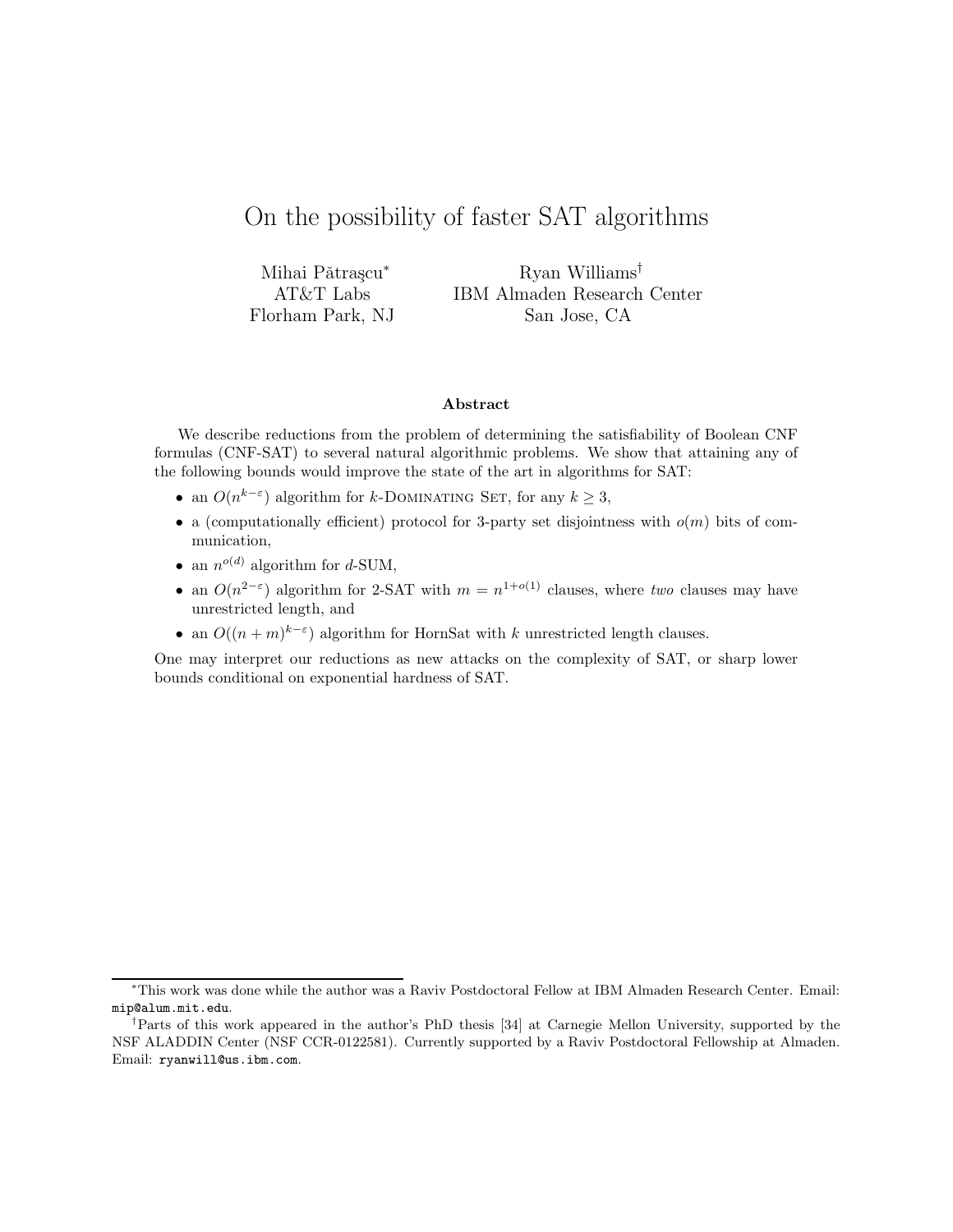## 1 Introduction

Do NP-hard problems require us to exhaustively search over all solutions? This basic question is the heart of the P versus NP problem. Over the last decade or so, the area of exact algorithms for NP-hard problems has seen vast development. Hundreds of papers have been written on how to solve hard problems exponentially faster than brute-force search. Most results report algorithms running in  $O^*(2^{\delta t})$  time for a constant  $\delta < 1$ , where  $O^*(2^t)$  would be the runtime of an exhaustive search.<sup>1</sup> We say that an *improved algorithm* for a problem to be one with a runtime bound of the above type. A surprising number of search problems have been shown to exhibit improved algorithms. To cite a representative list of papers at this point is not really possible, but the surveys by Woeginger [31, 32] are somewhat comprehensive on recent work.

For certain key problems, we still do not know improved algorithms. The most famous of these is the "original" NP-complete problem: the satisfiability problem for Boolean formulas in conjunctive normal form, which we abbreviate as CNF-SAT. Satisfiability is so ubiquitous that an entire conference on theory and applications of the problem is held annually [29]. A sequence of papers has given algorithms for CNF-SAT with  $2^{n-o(n)} \cdot \text{poly}(m)$  runtime [28, 30, 10, 11, 12, 13], where n is the number of variables and  $m$  is the number of clauses. The current best, implicit in Calabro, Paturi, and Impagliazzo [4] and observed by Dantsin and Hirsch [14], is a deterministic algorithm that runs in

$$
2^{n\left(1-\frac{1}{O(\log(m/n))}\right)}
$$
.  $\text{poly}(m)$  time.

One implication of this algorithm that for every constant  $c > 0$ , there is an  $\delta(c) < 1$  such that SAT with *n* variables and cn clauses can be solved in  $O(2^{\delta(c)n})$  time. An algorithm with such a guarantee was first given by Arvind and Schuler [2].

It does not appear that the current approaches will lead to a bound of  $O^{\star}(2^{\delta n})$  for general CNF-SAT, with constant  $\delta$  < 1. Nor do they seem promising for a more modest goal, namely a bound of  $O^*(2^{\delta n})$  for k-SAT, where k can be any constant (hidden in the asymptotic notation), but  $\delta < 1$ is a universal constant independent of k.

One positive result in this direction follows from Calabro, Paturi, and Impagliazzo [4]. Their duality between clause density and clause width shows that an improved algorithm for CNF-SAT with n variables and  $f(n)$  clauses would follow from an algorithm for k-SAT with n variables and  $f(n)$  clauses that runs in time  $2^{\delta n}$ , where  $\delta < 1$  is any constant and  $k \geq \frac{1}{\delta}$  $\frac{1}{\delta} \log f(n) + \Omega(1)$ . Hence, it suffices to restrict attention to formulas with "logarithmic length" clauses.

Going in the opposite direction, Impagliazzo and Paturi [23] showed that an  $O^*(2^{\delta n})$  algorithm for CNF-SAT implies an  $O^*(2^{\delta n \cdot (1-\frac{1}{e \cdot k})})$  algorithm for k-SAT. Thus, an improvement to the state of the art for CNF-SAT will immediately imply algorithms for the family of k-SAT problems. This offers some evidence that any improvement for CNF-SAT is unlikely, though one must be careful in judging how compelling the evidence is. For example, if  $\delta = .99$ , the implied k-SAT algorithm is only an improvement over the known  $O^*((2 - \frac{2}{k+1})^n)$  algorithm for  $k > 107$ .

We have spent significant time attempting to either find an improved algorithm, or give interesting evidence against its possibility. In this paper, we present several hypotheses which appear

<sup>&</sup>lt;sup>1</sup>The  $O^*$  notation suppresses polynomial factors in the input size.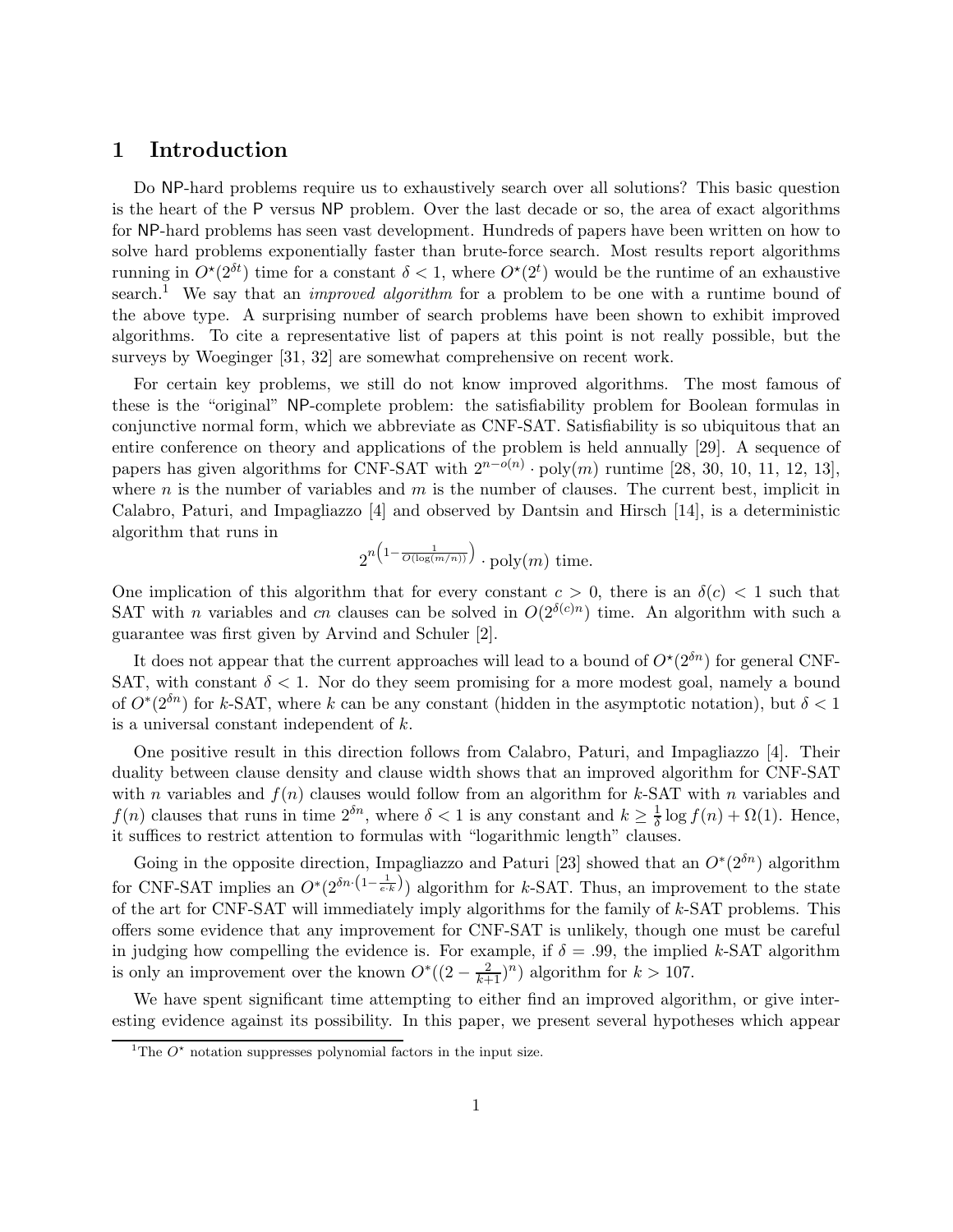plausible, given the current state of knowledge. We prove that if any of the hypotheses are true, then CNF-SAT has an improved algorithm. One can either interpret our reductions as new attacks on the complexity of CNF-SAT, or lower bounds (ruling out all hypotheses) conditional on the hardness of CNF-SAT.

The proofs themselves exhibit strong connections between SAT and k-DOMINATING SET, 2-SAT, HORNSAT, the 3-party set disjointness problem in communication complexity, and the d-SUM problem. A side result of our work is a further elucidation of the relationships between open problems in exact algorithms and celebrated open problems in other areas of research. (Weaker forms of these connections have been reported before in the literature, as we will discuss later.)

More precisely, we show that CNF-SAT can be solved inq  $2^{\delta n} \cdot \text{poly}(m)$  time for some  $\delta < 1$ , if any one of the following hypotheses are true:

1. (Section 2) Define k-DOMINATING SET to be the problem of finding a k-set S of nodes in graph, where all nodes are either adjacent to  $S$  are in  $S$ . The problem is a special case of the celebrated k-junta problem in learning theory. We know that for all  $k \geq 7$ , the k-DOMINATING SET problem on *n* node graphs can be solved in  $n^{k+o(1)}$  time [17].

**Hypothesis:** For some  $k \geq 3$  and  $\varepsilon > 0$ , k-DOMINATING SET is in  $O(n^{k-\varepsilon})$  time.

2. (Section 3) Define  $2SAT+2CLAUSES$  to be the problem of satisfying a 2-CNF formula on  $n$  variables and  $m$  clauses, conjoined with two additional clauses of arbitrary length. We know the problem has an  $O(mn + n^2)$  time algorithm, via a natural reachability algorithm on graphs.

**Hypothesis:** For  $m = n^{1+o(1)}$  and some constant  $\varepsilon > 0$ , 2SAT+2CLAUSES is in  $O(n^{2-\varepsilon})$ time.

3. (Appendix A) Define HORNSAT+ $k$ CLAUSES to be the problem of satisfying a Horn CNF formula conjoined with  $k$  additional clauses of arbitrary length. We know the problem is in  $O(n^k \cdot (m+n))$  time, where *n* is the number of variables and *m* is the number of clauses.

**Hypothesis:** For some  $\varepsilon > 0$  and  $k \geq 2$ , HORNSAT+ $k$ CLAUSES is in  $O((n+m)^{k-\varepsilon})$  time.

A weaker problem than CNF-SAT is the k-SAT problem for arbitrary  $k \geq 3$ . All known algorithms for k-SAT have increasingly longer running times as  $k$  increases. In particular, the running times for k-SAT are all of the form  $2^{(1-1/\Theta(k))n}$ . Impagliazzo and Paturi [23] have shown that the running time must indeed increase with  $k$ , assuming the *Exponential Time Hypothesis* (ETH) which states that 3-SAT cannot be solved in  $2^{o(n)}$  time.

The following hypothesis from commmunication complexity implies that  $k$ -SAT can be solved in  $O(1.74^n)$  time for any constant k. Note that this does not have any known implications on general CNF-SAT. However, it does imply that CNF-SAT with constant clause density can also be solved in this running time, by results of Calabro, Impagliazzo, and Paturi [4].

• (Section 4) In 3-PARTY SET DISJOINTNESS, there are three parties and subsets  $S_1, S_2, S_3 \subseteq$  $[m]$ , where the *i*th party has access to all sets except for  $S_i$ . (This problem is also called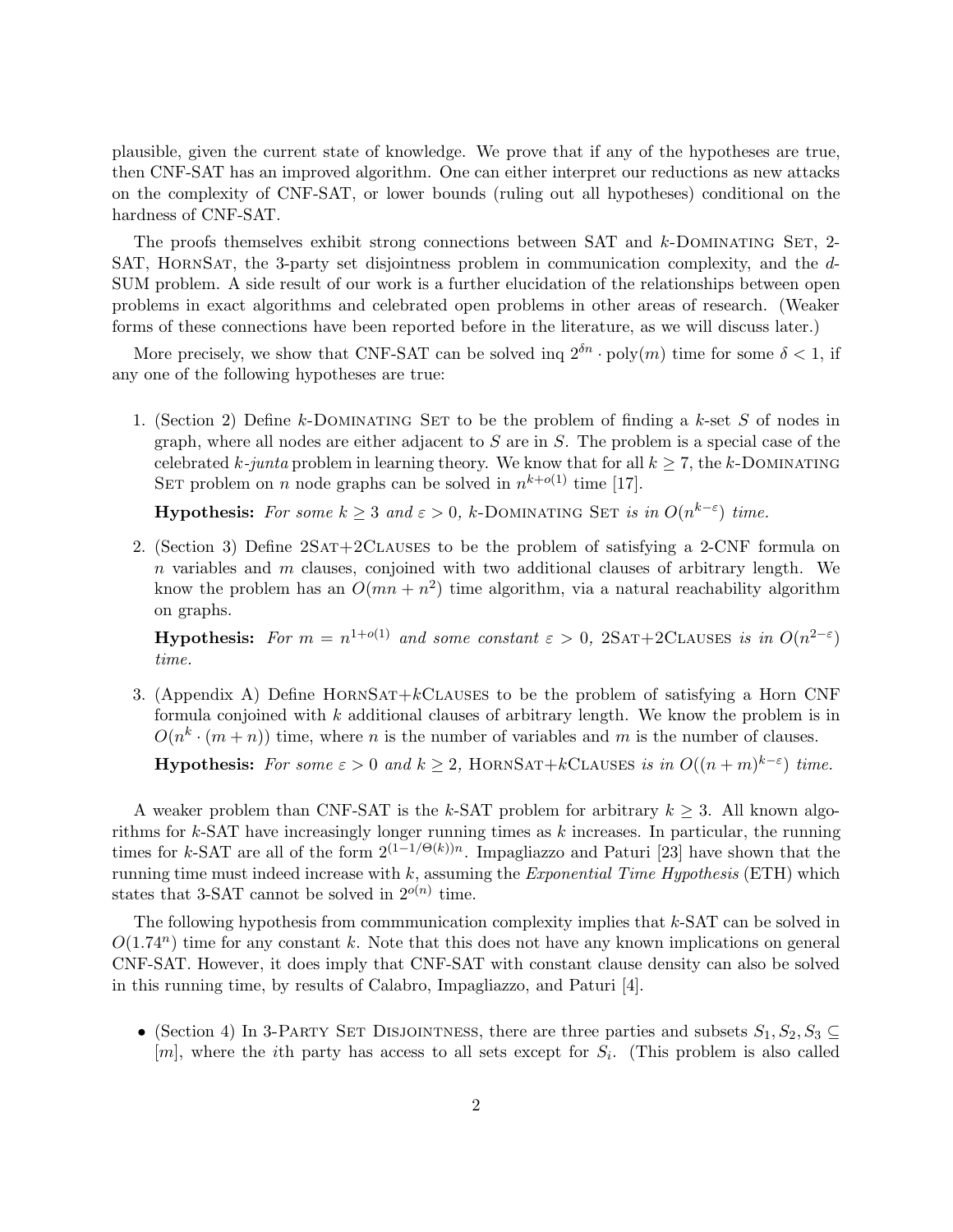"set disjointness in the number on the forehead model".) The parties wish to determine if  $S_1 \cap \cdots \cap S_k = \emptyset$ , with minimum communication. An m-bit communication protocol is trivial, and a major open problem is to determine whether 3-party set disjointness has a sublinear communication protocol.

Hypothesis: There is a protocol for 3-party set disjointness where the parties communicate  $o(m)$  bits and perform  $2^{o(m)}$  time computations.

Finally, we show a tight correspondence between the Exponential Time Hypothesis and the difficulty of the  $d$ -SUM problem. The  $d$ -SUM problem asks whether a set of  $N$  numbers contains a d tuple that sums to zero. The best known algorithm runs in  $O(n^{\lceil d/2 \rceil}/\text{polylog} n)$  time. In computational geometry,  $d$ -SUM is a basis for a hardness theory for many problems. We show the following hypothesis implies k-SAT can be solved in  $2^{o(n)}$  time for all constant k:

• (Section 5) Hypothesis: There is a  $d < N^{0.99}$  such that d-SUM on N numbers of  $O(d \lg N)$ bits can be solved in  $N^{o(d)}$  time.

All our proofs use a special type of *divide and conquer*: we reduce CNF-SAT and k-SAT instances to mildly exponential-sized instances of the above problems, by enumerating short lists of partial assignments inside the instance and using the structure of the problem to encode satisfiability. This maneuver exponentially increases the problem size, but the task of combining subproblems to obtain a global solution becomes drastically easier.

While the above results can be seen as new attacks on the complexity of SAT, of course they can also be seen as *hardness results*. That is, if we assume that CNF-SAT and k-SAT for arbitrary constant  $k$  cannot be solved in 1.99<sup>n</sup> time, then our work deduces a multitude of interesting lower bounds: strong lower bounds on dominating set, a nearly quadratic lower bound for finding a pair of nodes with no path between them (in a directed graph),  $n^{\Omega(d)}$  lower bounds on d-SUM (which in turn imply other lower bounds in computational geometry), and an  $\Omega(m)$  communication lower bound on computable protocols for 3-party set disjointness.

Remark on notation. All functions used in theorem statements are implicitly assumed to be efficiently computable.

## 2 **SAT and k-DOMINATING SET**

In Parameterized Complexity,  $k$ -DOMINATING SET is one of the canonical  $W[2]$ -complete problems [16]. Given an undirected graph on n nodes and m edges, the problem is to find a k-set S of nodes where every node of the graph is either in  $S$ , or is incident to a node in  $S$ . It is equivalent to finding a set cover of  $k$  sets. It is also a special case of the  $k$ -junta problem in learning theory, where we are given a set of examples from  $\{0,1\}^n$ , each labeled with a 0 or a 1, and wish to find a function on k variables that maps the examples to their corresponding labels.

For a long while, the best algorithm known for solving  $k$ -DOMINATING SET was the obvious  $O(n^{k+1})$  brute-force algorithm. Fast matrix multiplication can improve this time bound slightly, cf. Eisenbrand and Grandoni [17]. Consider the special case of 2-dominating set. Take the Boolean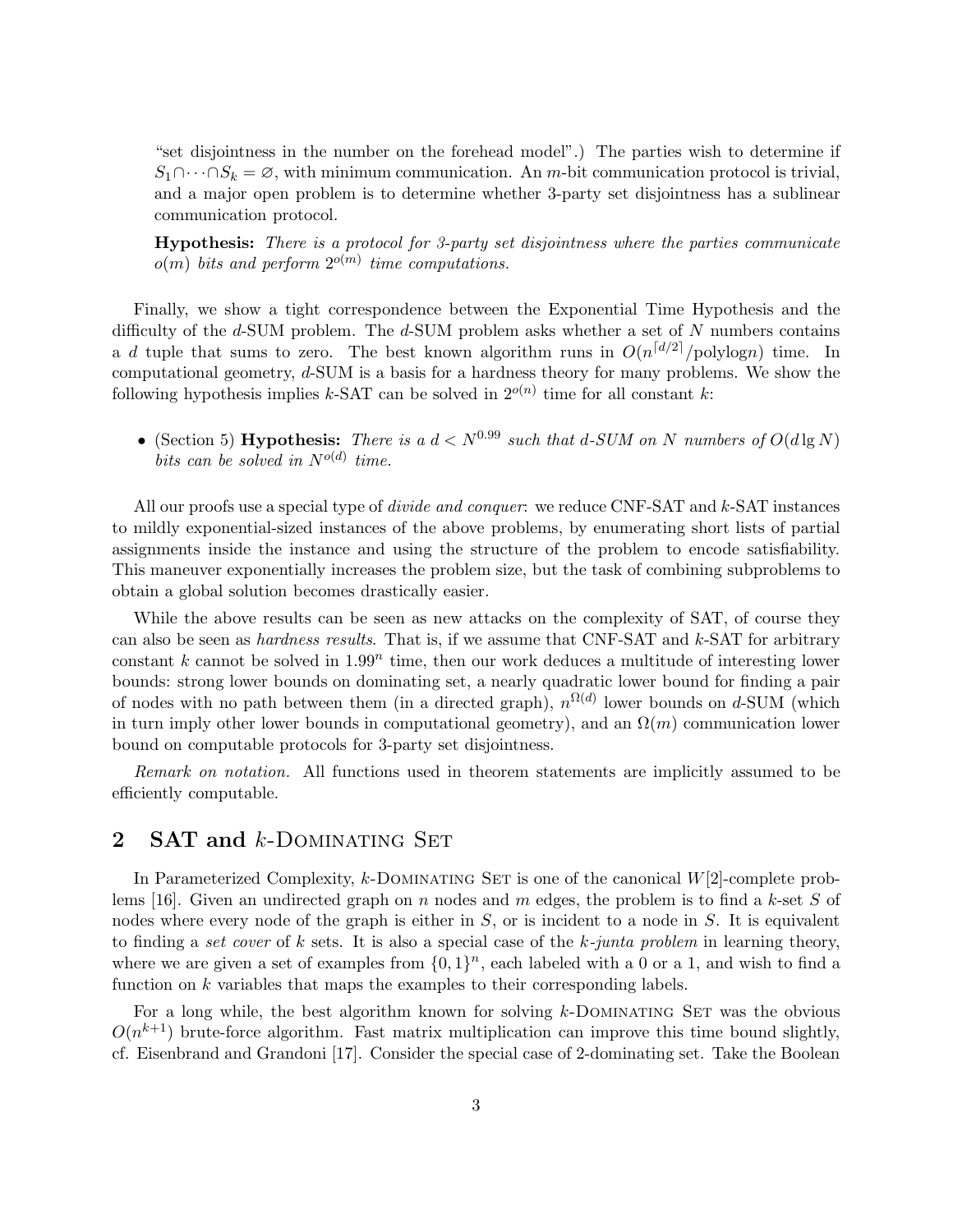adjacency matrix A of the graph  $G$ , complement it (flip 1's to 0's, and 0's to 1's) and multiply the resulting matrix with its transpose, *i.e.* compute  $B = \overline{A} \cdot \overline{A}^T$ . We have the following.

**Proposition 1** G has a 2-dominating set  $\iff$  For some i and j,  $B[i, j] = 0$ .

**Proof.** Let  $M[i, :]$  denote the *i*th row of M and  $M[:, j]$  denote the *j*th column of M. Let  $V = [n]$  be the vertices of G. Then

$$
\{i, j\} \text{ is a 2-dominating set} \iff \begin{array}{c} (A \lor I)[i, :] \lor (A \lor I)[j, :] = \mathbf{1}, \text{the all-1's vector} \\ \iff \langle \overline{(A \lor I)}[i, :] , \overline{(A \lor I)}[j, :] \rangle = 0 \\ \iff \langle \overline{(A \lor I)}[i, :] , \overline{(A \lor I)}^T[:, j] \rangle = 0 \\ \iff B[i, j] = 0. \end{array}
$$

 $\Box$ 

Therefore, 2-DOMINATING SET can be solved in  $O(n^{\omega})$  time, where  $\omega < 2.376$  is the matrix multiplication exponent [8]. To generalize the algorithm to k-DOMINATING SET, let  $v_1, \ldots, v_n$  be a list of the vertices, and  $S_1, \ldots, S_{\binom{n}{k/2}}$  be a list of all  $k/2$ -sets of the vertices. Define an  $\binom{n}{k/2}$  $\binom{n}{k/2} \times n$ Boolean matrix  $A_k$ , where

$$
A_k[i,j] = 0 \iff v_j \text{ is dominated by } S_i.
$$

Then, the product  $B_k = A_k \times A_k^T$  is an  $\binom{n}{k'}$  $\binom{n}{k/2}$   $\times$   $\binom{n}{k/2}$  $\binom{n}{k/2}$  matrix, where  $B_k[i,j] = 0$  iff  $S_i \cup S_j$  is a dominating set.

Using Coppersmith's rectangular matrix multiplication [9], this algorithm can be implemented to run in  $n^{k+o(1)}$  time for all  $k > 7$ .

**Proposition 2** For  $k \ge 7$ , k-DOMINATING SET can be solved in  $n^{k+o(1)}$  time.

**Proof.** Coppersmith [9] gave an algorithm for multiplying a  $n \times n^{294}$  matrix with a  $n^{294} \times n^{294}$ matrix in  $n^{2+o(1)}$  ring operations. The product  $B_k = A_k \times A_k^T$  is essentially a product of an  $N \times N^{2/k}$ matrix with a  $N^{2/k} \times N$  matrix, for  $N = \binom{n}{k}$  $\binom{n}{k/2}$ . But  $2/k \leq 0.294$  when  $k \geq 7$ , so Coppersmith's algorithm can be applied.  $\Box$ 

This method is almost  $\Omega(n)$  faster than the trivial algorithm, but still requires that one examine every possible k-set of vertices. A major open question in parameterized algorithms is whether a time bound even slightly better than  $n^k$  is possible for k-DOMINATING SET.

**Hypothesis 1** There exist  $k \geq 3$  and  $\varepsilon \in (0, k)$  such that k-DOMINATING SET is in  $O(n^{k-\varepsilon})$  time.

We know of no results suggesting that Hypothesis 1 may be false. Surprising algorithms have been found for hard parameterized problems in the past. For example, the W[1]-complete problem k-CLIQUE has an  $O(n^{.793k})$  algorithm [27]. However, if one believes that there is even a slight improvement for  $k$ -DOMINATING SET, then one must believe there is an improved algorithm for CNF-SAT.

#### Theorem 2.1 Hypothesis 1 implies that CNF-SAT has an improved algorithm.

A slightly weaker connection between k-Dominating Set and SAT has been established in the literature.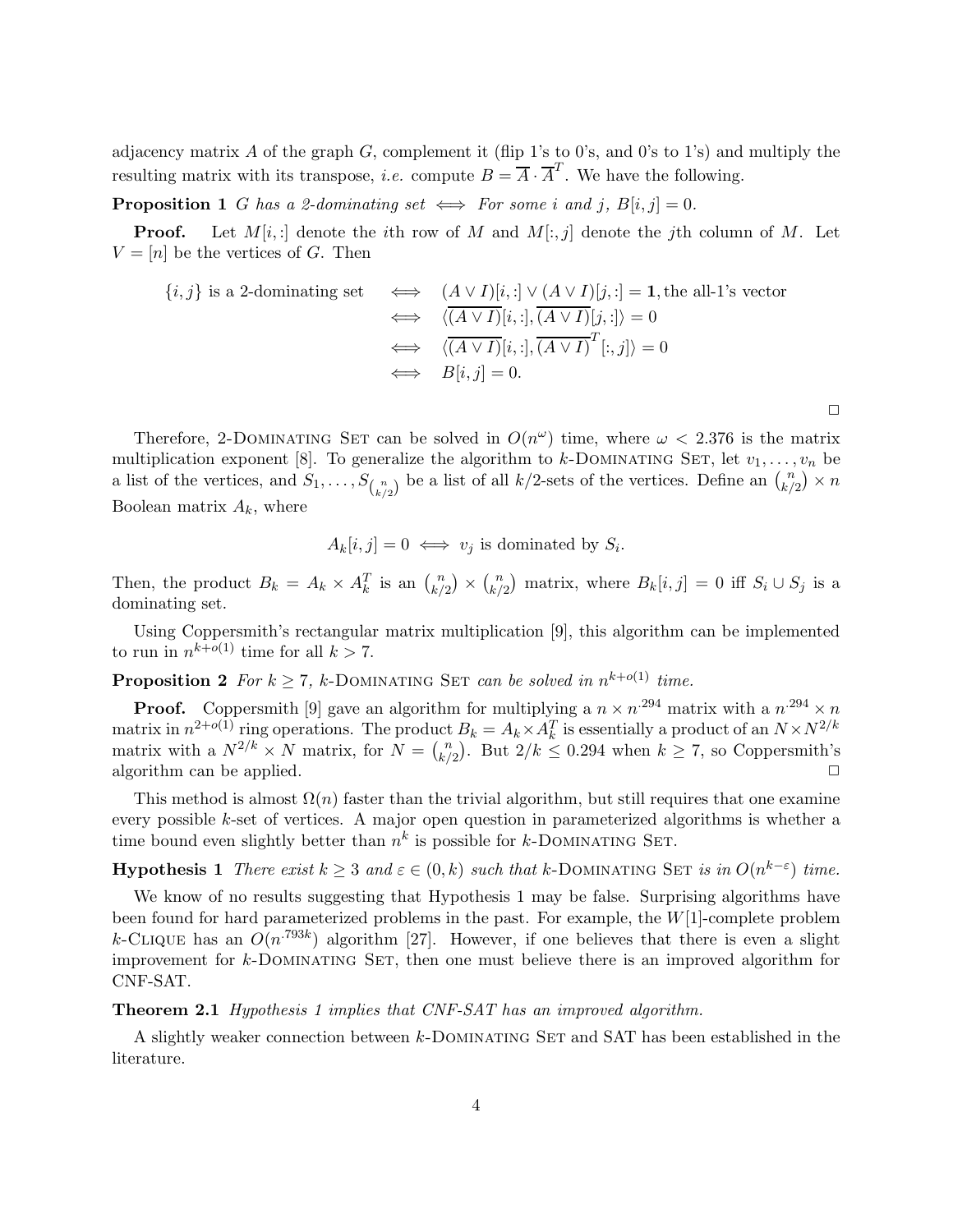Theorem 2.2 (Chen et al. [6], Theorem 5.4) k-DOMINATING SET is not in  $f(k)n^{o(k)}$  time, for any function f, unless  $FPT = W[1]$ .

That is, it was known that if k-DOMINATING SET is in  $n^{o(k)}$  time, then k-SAT has a  $2^{o(n)}$ algorithm  $(i.e.,$  the Exponential Time Hypothesis is false [23]). However, this result does not say anything a priori about the complexity of CNF-SAT. As far as we know, it is consistent with current knowledge that k-SAT has a  $2^{o(n)}$  algorithm, yet CNF-SAT still does not have an improved algorithm.

Theorem 2.1 is a special case of the following lemma.

**Lemma 2.1** Suppose there is an integer  $k \geq 3$  and function f such that k-DOMINATING SET is solvable in  $O(n^{f(k)})$  time. Then CNF-SAT is in  $O(n + k2^{\frac{n}{k}})^{f(k)}$  time.

**Proof of Lemma 2.1.** Fix  $k \geq 3$ . Let F be a CNF formula with n variables; we build a corresponding graph  $G_F$ . Without loss of generality, assume k divides n. Partition the set of its variables into k parts of  $n/k$  size each. For each part, make a list of all  $2^{n/k}$  partial assignments to variables in that part. Each partial assignment shall correspond to a node in  $G_F$ .

Make each of the k parts a clique, so there are k disjoint  $2^{n/k}$ -cliques with  $O(2^{2n/k})$  edges. Now add  $m$  more nodes, one for each clause, and place an edge from a partial assignment node to a clause node iff the partial assignment satisfies the clause. Finally, for each partial assignment clique, add a dummy node that has edges to all nodes in that clique, but no edges to clause nodes or any other clique.

Consider a k-dominating set S in  $G_F$ . Note that no clause node is in S, otherwise some dummy node would not be dominated. Suppose S has two (or more) partial assignment nodes from the same clique. Then there is some clique for which  $S$  chose no node; but then  $S$  does not dominate its dummy node. Therefore, the collection of partial assignments corresponding to the nodes of S is some satisfying variable assignment, since all clause nodes are dominated.

The total number of nodes is  $k2^{n/k} + m + k$ , so the lemma follows.

The above result can be rephrased in terms of the  $k$  SET COVER problem. Here, one is given a collection C of n sets over a universe of size m, and the task is to find a  $S \subseteq \mathcal{C}$  so that  $|S| = k$  and every element of the universe is contained in some set of S. By associating the set  $S_v = N(v) \cup \{v\}$ with each vertex of a graph  $G = (\{v_1, \ldots, v_n\}, E)$ , and setting the universe to be  $\{v_1, \ldots, v_n\}$ , a k set cover for the collection  $\{S_{v_1}, \ldots, S_{v_n}\}$  is a k-dominating set for G. Thus an immediate corollary of Theorem 2.1 is the following.

**Theorem 2.3** If there is  $k \geq 2$ , k SET COVER can be solved in  $O(n^{k-\epsilon})$  time for a collection of n sets over a universe of size  $poly(log n)$ , then SAT has an improved algorithm on instances with  $poly(n)$  clauses.

#### 2.1 A partial converse

An intriguing question is whether or not a converse to Theorem 2.1 holds. That is, does the existence of a good CNF-SAT algorithm imply the existence of a good  $k$ -DOMINATING SET algorithm? One would like to encode a graph into a small CNF formula, whereby an assignment to  $k \log n$  variables satisfies the formula iff the graph has a k dominating set.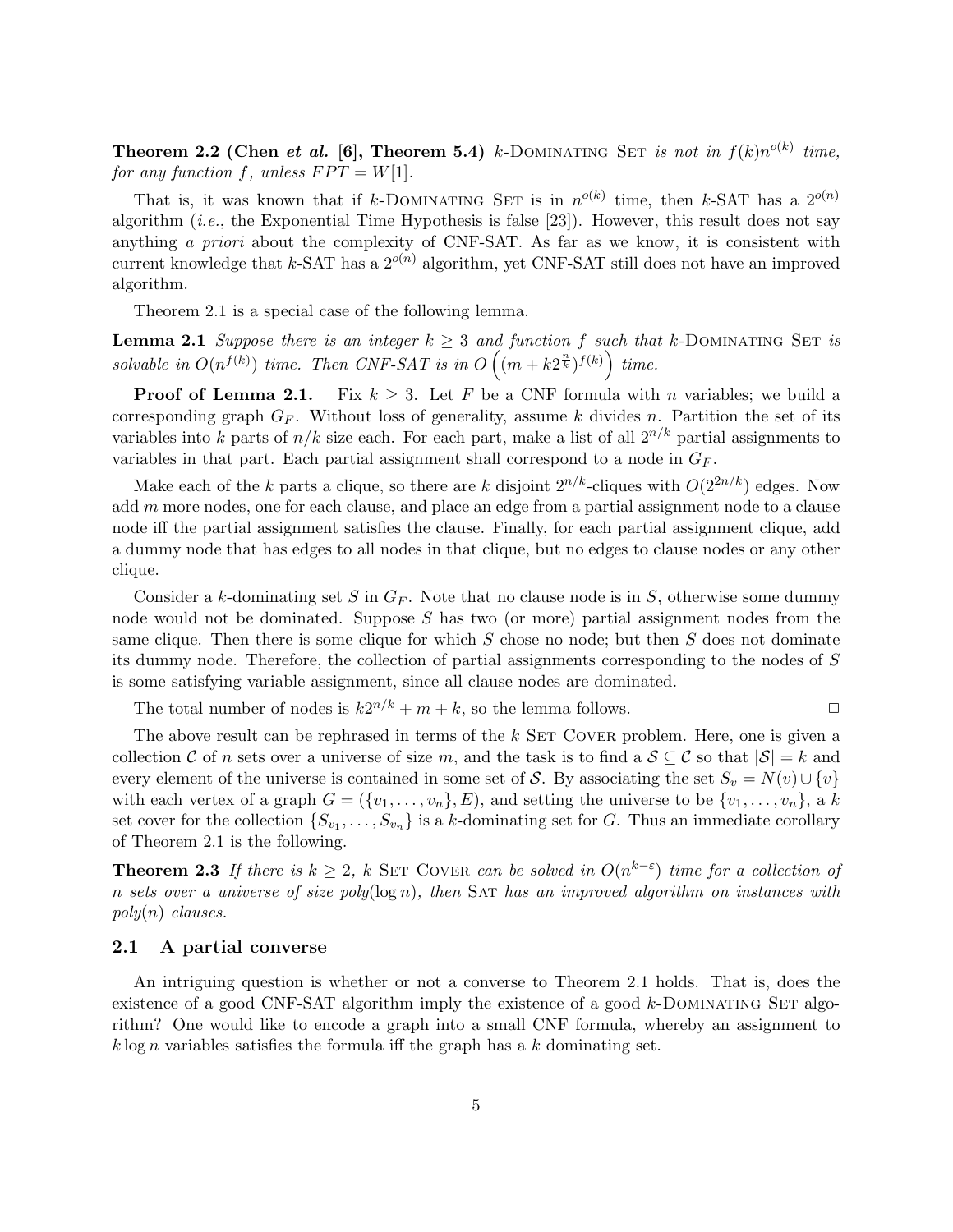We can show a partial converse of this kind. Define the problem  $CNF-SAT-S$  to have instances of the form  $(F, S)$ , where F is a CNF formula and S is a subset of the variables of F. The problem is to find an assignment a to S such that  $F[S = a]$  is a satisfiable Horn formula. (Recall a Horn formula is a CNF formula where each clause has at most one positive literal. Horn satisfiability is well-known to be in P.) In other words, the problem is to verify that S is a "backdoor set" [33] of variables for F, with respect to a subsolver for Horn formulas.

 $CNF-SAT-S$  is perhaps more difficult than  $CNF-SAT$  in terms of exact algorithms, in that we are only allowed to set variables within a certain subset (other variables are out of our control), and the assignment we find must not only extend to a satisfying assignment for the formula, but also extend easily to a satisfying assignment.  $CNF-SAT-S$  is essentially equivalent to the CIRCUITSAT problem, where instead of a CNF  $F$ , we are given a circuit  $C$  and wish to set its  $n$  input variables so that the circuit is satisfied (here, the input variables play the role of  $S$ ). Note that CNF-SAT-S can be solved in  $O^*(2^{|S|})$  and CIRCUITSAT can be solved in  $O^*(2^n)$ . We show that a time improvement with respect to k implies a better dominating set algorithm.

**Theorem 2.4** If CNF-SAT-S is in  $O(f(m+n) \cdot 2^{\delta|S|})$  time for some  $\delta \in (0,1)$  and function f, then k-DOMINATING SET is in  $O(f(kn^2) \cdot n^{\delta k})$  time.

Notice that for any  $\delta < 1$  and constant  $c > 1$ ,  $n^{c+\delta k} \in O(n^{k-\epsilon})$  for sufficiently large k and sufficiently small  $\varepsilon > 0$ . So if f is a polynomial in the above, then the implication is indeed an improved dominating set algorithm for large enough k.

**Proof of Theorem 2.4.** Let  $G = (V, E)$  be given and let  $n = |V|$ . We will set up a formula  $F_G$ . Define a set of variables  $S = \{x_{1,1}, \ldots, x_{1,\log n}, x_{2,1}, \ldots, x_{2,\log n}, \ldots, x_{k,1}, \ldots, x_{k,\log n}\}.$  These variables will represent the binary encoding of a dominating set– specifying an assignment to the  $O(k \log n)$  variables of S will be equivalent to specifying a k-set of vertices in G. For  $j \in [k]$  and  $i \in [n]$ , let  $v_{j,i}$  be kn variables representing the n vertices in the graph G. Informally, we'll have  $v_{j,i} = 1$  if and only if the jth vertex in the candidate dominating set does not dominate the *i*th vertex of G.

The clauses of  $F_G$  check that the k-set guessed by S is indeed dominating. Define  $x_{i,j}^1 := x_{i,j}$ , and  $x_{i,j}^0 := \neg x_{i,j}$ . Fix a vertex  $u \in V$  in the following. Let  $b_1 b_2 \cdots b_{\log n}$  be a binary encoding of u. Define the neighborhood  $N(u) := \{v \mid \{u, v\} \in E\}$ . Let us index the elements of  $V - N(u)$  as

$$
V - N(u) = \{u_{i_1}, \dots, u_{i_{n-\deg(u)}}\}.
$$

Then for all  $j = [k]$  and  $d = 1, \ldots, n - \deg(u)$ , add the clause:

$$
(x_{j,1}^{1-b_1} \vee \cdots \vee x_{j,\log n}^{1-b_{\log n}} \vee v_{j,i_d})
$$

to  $F_G$ . Intuitively, this clause says that the  $i_d$ th vertex is not dominated by the jth vertex in the candidate dominating set. Note there are  $O(kn^2)$  clauses of this kind, one for each possible setting of j, u, and d. For all vertices  $i = 1, \ldots, n$ , add the clause

$$
(\neg v_{1,i} \lor \neg v_{2,i} \lor \cdots \lor \neg v_{k,i})
$$

to  $F_G$ . These clauses stipulate that at least one of the k vertices in the candidate dominating set must dominate the *i*th vertex, for all *i*. This completes the description of  $F<sub>G</sub>$ .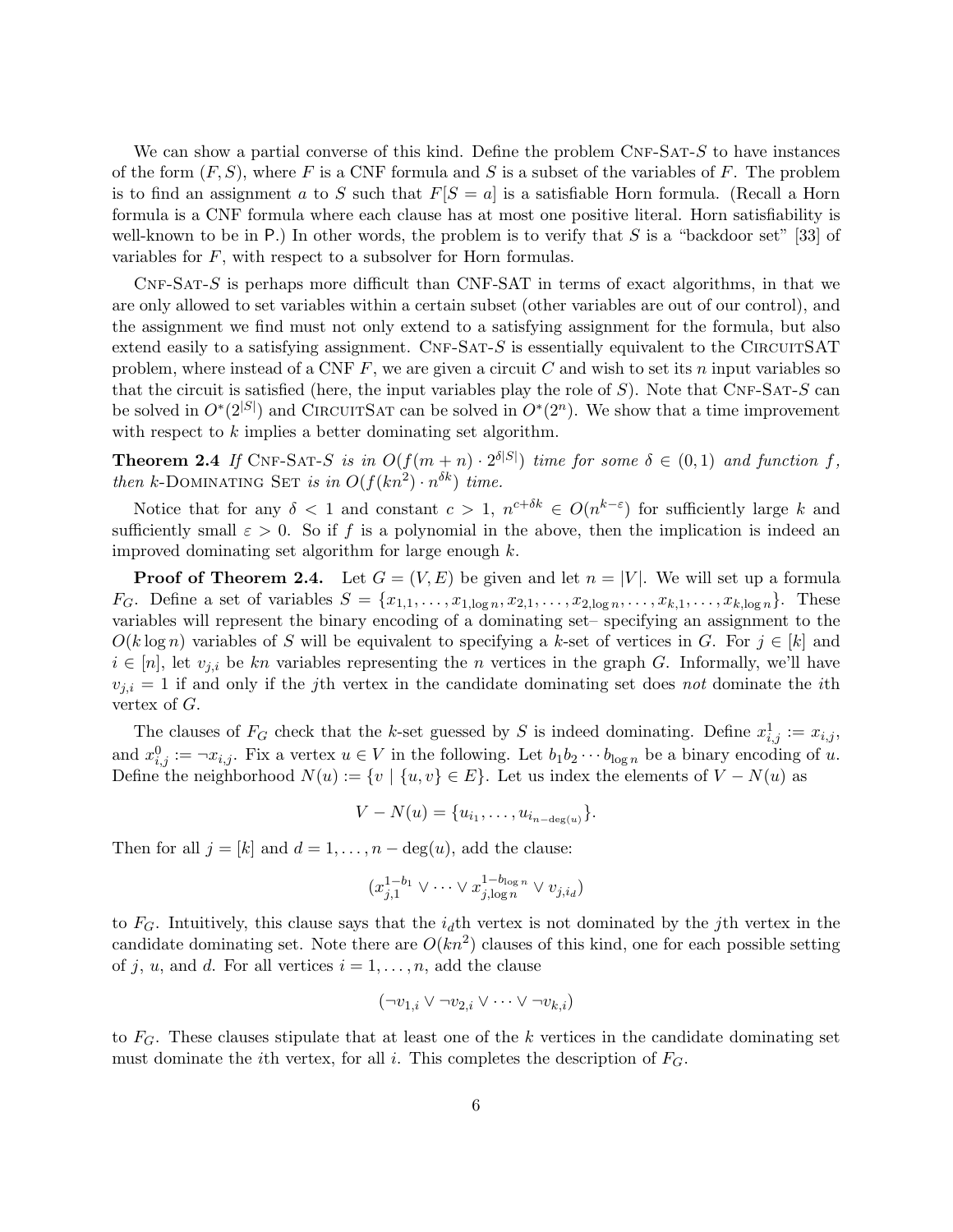Observe that once all of the variables in  $S$  are set to values (say, an assignment  $a$ ), all remaining clauses in  $F_G$  are either of the form  $(x)$  or  $(\neg x \lor \neg y \lor \cdots \lor \neg z)$ . That is, the remaining formula is Horn, and thus satisfiability for it can be determined in linear time.

We claim that the Horn formula  $F_G[S = a]$  is satisfiable if and only if a denotes a dominating set of G. First, since every clause in  $F_G[S = a]$  is either a positive literal or a collection of negative literals, observe that  $F_G[S = a]$  is unsatisfiable if and only if the clauses  $(v_{1,i}), (v_{2,i}), \ldots, (v_{k,i})$ appear in  $F_G[S = a]$ , for some  $i = 1, ..., n$ . A clause  $(v_{j,i})$  appears iff the literals  $x_{j,1}^{1-b_1}, ...,$  $x_{j,\log n}^{1-b_{\log n}}$  are set false and  $(x_{j,1}^{1-b_1} \vee \cdots \vee x_{j,\log n}^{1-b_{\log n}} \vee v_{j,i})$  is a clause in  $F_G$ . But  $x_{j,1}^{1-b_1}, \ldots, x_{j,\log n}^{1-b_{\log n}}$ <br>are false iff the *j*th vertex in the set *S* has binary encoding  $b_1b_2 \cdots b_{\$ in  $F_G$  iff the vertex with binary encoding  $b_1b_2 \cdots b_{\log n}$  does not have the *i*th vertex as a neighbor. Therefore the clauses  $(v_{1,i}), (v_{2,i}), \ldots, (v_{k,i})$  appear in  $F_G[S = a]$  iff for all  $j = 1, \ldots, n$ , the jth vertex in S does not have the *i*th vertex as a neighbor, *i.e.* the set S is not dominating.

Hence the pair  $(F, \{x_{i,j} | i \in [k], j \in [n]\})$  is an instance of CNF-SAT-S with  $|S| = O(k \log n)$  and  $|F| = O(kn^2)$ . From the above discussion, it follows that a satisfying assignment to S is equivalent to a dominating set in the graph.  $\Box$ 

## 3 SAT and 2-SAT

2-SAT is the well-known restriction of CNF-SAT to instances with at most two literals per clause. The problem has fast algorithms, being solvable in linear time [3]. One possible direction for finding an improved algorithm for CNF-SAT is to try reducing it to 2-SAT in some interesting way. As we do not believe  $P = NP$ , this reduction should be exponential, but not terribly exponential (say, of  $2^{(1-\varepsilon)n}$  total size for some  $\varepsilon > 0$ ). If such a reduction existed, the linear time algorithm for 2-SAT would imply an improved CNF-SAT algorithm.

The results of this section are inspired by this potential direction. We present a minor generalization of 2-SAT, which we call  $2SAT+2CLAUSES$ . This problem admits a straightforward  $O(mn+n^2)$ time algorithm. We prove that if it has a sub-quadratic time algorithm, then CNF-SAT has an improved algorithm, via a "mildly exponential" reduction.

Define an instance of  $2SAT+2CLAUSES$  to be a 2-CNF formula that is conjoined with at most two additional clauses of arbitrary length. For example,

$$
(\neg x_1 \lor x_4) \land (x_2 \lor \neg x_3) \land (x_5 \lor x_6) \land (x_1 \lor x_2 \lor \dots \lor x_6) \land (\neg x_1 \lor \neg x_2 \lor \dots \lor \neg x_6)
$$

is a 2Sat+2Clauses instance. Similar "mixed" instances have been studied in the past, especially in the average-case setting (cf. [26]) where the satisfiability of random formulas has been analyzed. We start with a simple algorithm for solving this problem.

**Theorem 3.1** 2SAT+2CLAUSES is in  $O(mn + n^2)$  time, where n is the number of variables and m is the total number of clauses.

**Proof.** Let F be an instance and  $C_1$ ,  $C_2$  be its two arbitrary size clauses. Construct a directed graph G where each node is a literal of F (a variable or its negation) and there is an edge from  $\ell_i$ to  $\ell_j$  iff  $(\neg \ell_i \lor \ell_j) \in F - C_1 - C_2$ . Note the edge relation plays the role of implication.

We start by preprocessing G. Compute the transitive closure of G in  $O(mn + n^2)$  time using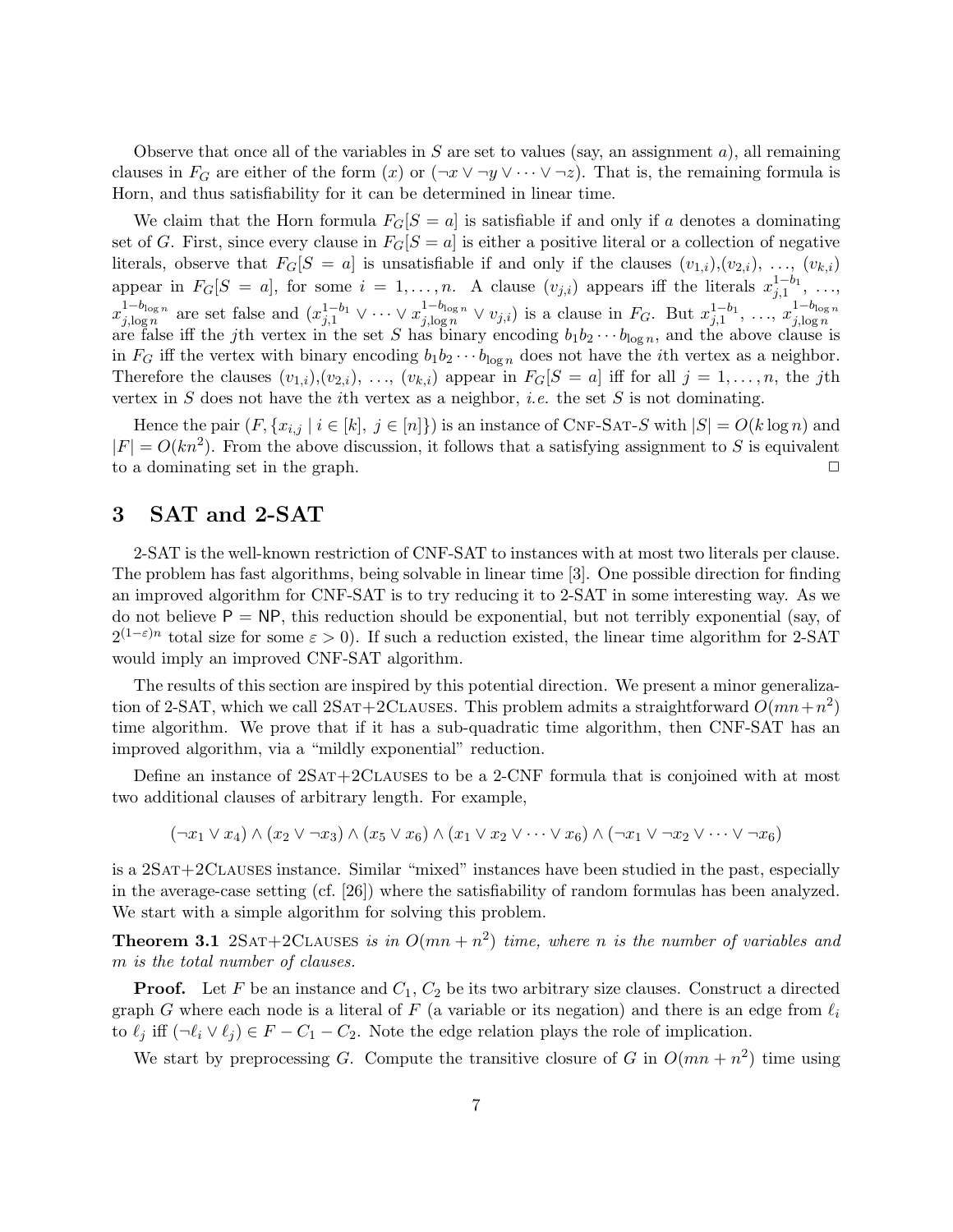standard techniques [7]. This results in a Boolean matrix M where  $M[i, j] = 1 \iff \ell_i \to \ell_j$ , for all literals  $\ell_i$  and  $\ell_j$ . If there is a variable x such that  $x \to \neg x$  and  $\neg x \to x$  then return unsatisfiable.

For every pair of literals  $\ell_i$  in  $C_1$  and  $\ell_j$  in  $C_2$ , we will determine if  $\ell_i \wedge \ell_j$  can be extended to a satisfying assignment for all of  $F$ . Observe that

$$
(\ell_i \wedge \ell_j) \equiv \neg(\neg \ell_i \vee \neg \ell_j) \equiv \neg(\ell_i \rightarrow \neg \ell_j).
$$

We can determine in  $O(1)$  time if  $(\ell_i \to \neg \ell_j)$  is true, by looking up the corresponding entry in M. If that entry is 0, then we return *satisfiable*, since it means that  $\ell_i$  = true and  $\ell_j$  = true can be extended to a satisfying assignment for F. Otherwise we move to the next pair of literals. If all pairs of literals have been exhausted, we return *unsatisfiable*.

Note the above proof shows that the following purely graph-theoretic problem is at least as difficult as the 2SAT+2CLAUSES problem: given a directed graph  $G = (V, E)$  and subsets  $S, T \subseteq V$ , determine if there is some  $s \in S$  and  $t \in T$  with no path from s to  $t$ .<sup>2</sup>

Our second hypothesis is that there is a better algorithm for  $2SAT+2CLAUSES$ :

**Hypothesis 2** For some  $\varepsilon > 0$ , 2SAT+2CLAUSES is in  $O((m+n)^{2-\varepsilon})$  time.

**Theorem 3.2** Hypothesis 2 implies that CNF-SAT has an improved algorithm.

**Proof.** We show how to embed an CNF formula  $F$  into an (exponentially sized)  $2SAT+2CLAUSES$ instance F'. In particular, if F has n variables and m clauses, then F' will have  $O(2^{n/2} + m + n)$ variables and  $O(m2^{n/2} + mn)$  clauses. This immediately implies the claim of the theorem.

The variables of  $F'$  will be of the form  $x_S$ , where S is a proposition that is either a conjunction of literals in  $F$ , or a disjunction of literals in  $F$ . Intuitively, we want  $x<sub>S</sub>$  to be true if and only if  $S$ is true. We therefore want  $\neg x_S \iff x_{(\neg S)}$ , which we capture with the clauses

$$
(x_S \vee x_{(\neg S)}) \wedge (\neg x_S \vee \neg x_{(\neg S)})
$$

for every proposition  $S$  in the below.

We split the set of n variables into two parts of  $n/2$  size. (WLOG we may assume n is even.) For both parts, list all the possible  $2^{n/2}$  partial assignments P to the variables of that part. We interpret each P as a conjunction of  $n/2$  literals in the natural way. (For example we would interpret the partial assignment  $y_1 = 1, y_2 = 0, y_3 = 1$  as the conjunction  $y_1 \wedge \neg y_2 \wedge y_3$ .) For each P, make two variables  $x_P$  and  $x_{(-P)}$  in F'. Let  $P_1, \ldots, P_{2n/2}$  and  $Q_1, \ldots, Q_{2n/2}$  be the partial assignments of the first and second part, respectively. The two arbitrary size clauses in  $F'$  will be:

$$
(x_{P_1} \vee \cdots \vee x_{P_{2n/2}})
$$
 and  $(x_{Q_1} \vee \cdots \vee x_{Q_{2n/2}}).$ 

The remaining clause structure of F can be represented using a 2-CNF. For each clause C of F, let  $C_1$   $(C_2)$  be the disjunction of literals in C involving variables from the first (second) part, respectively. Make variables  $x_{C_1}, x_{(-C_1)}, x_{C_2}$ , and  $x_{(-C_2)}$ , and include the clause

 $x_{C_1} \vee x_{C_2}$ .

<sup>&</sup>lt;sup>2</sup>Let G be the directed graph from the proof. In linear time we can rule out if G has a path from some x to  $\neg x$ and back to x. Let S be the literals in  $C_1$  and let T be the negations of those literals in  $C_2$ . There is an  $s \in S$  and  $t \in T$  with no path iff there are two literals, one in  $C_1$  and one in  $C_2$ , that can be extended to a satisfying assignment to F.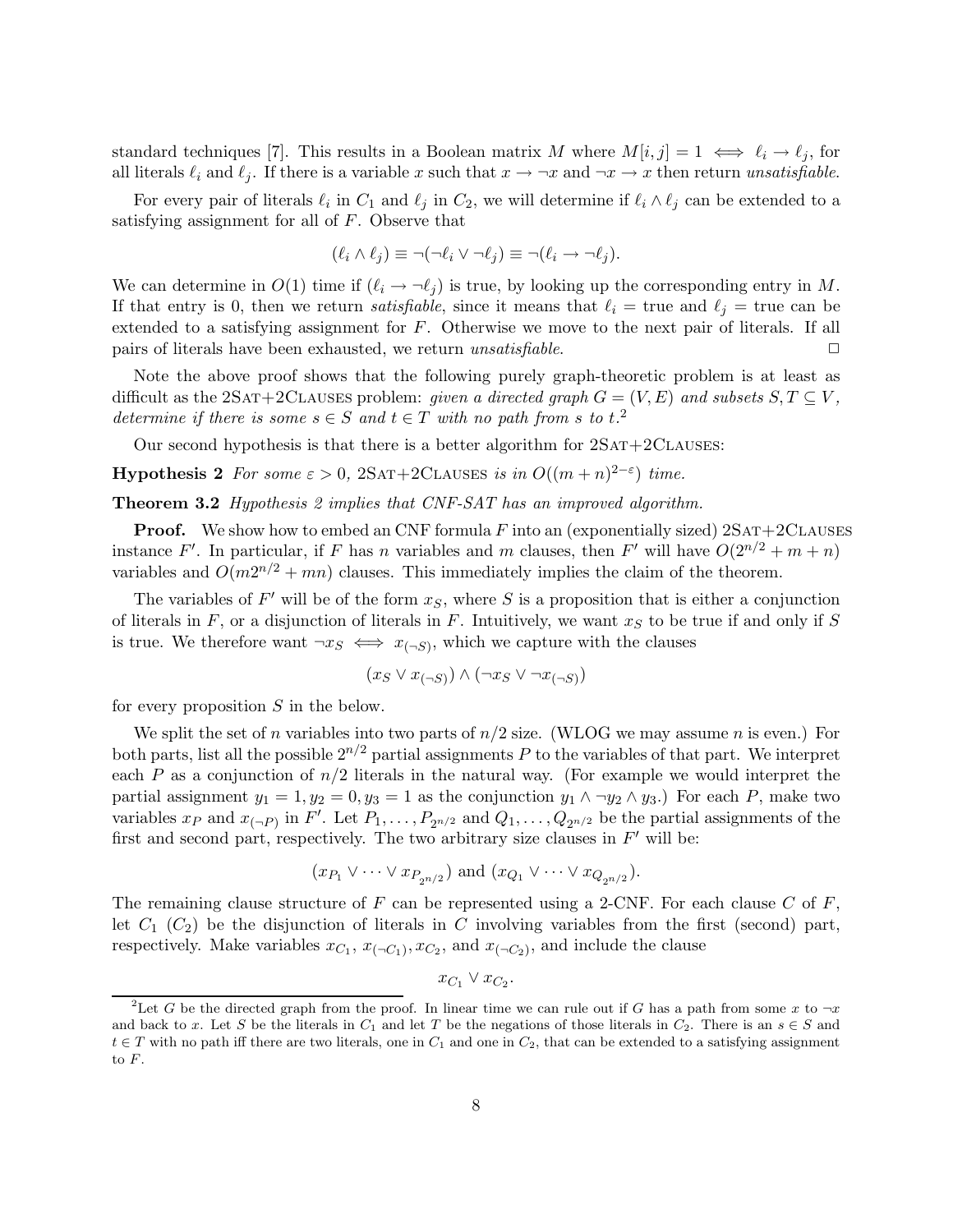Finally, we relate the clause variables to the partial assignment variables. For each variable  $y_i$  of F, we have the variables  $x_{y_i}$  and  $x_{\neg y_i}$  in F'. For every  $C_i$  of the form  $(y_i \vee D)$ , F' has the clause

$$
x_{(\neg C_i)} \rightarrow x_{\neg y_i}.
$$

For every partial assignment P that sets  $y_i = 1$ , F' has the clause  $x_P \to x_{y_i}$ , and for every partial assignment P that falsifies a clause  $C_i$ ,  $F'$  also has  $x_P \to x_{(\neg C_i)}$ .

We now prove that  $F'$  is satisfiable iff F is satisfiable. It is not hard to see that, if F is satisfiable by assignment a, then  $F'$  is satisfied by setting  $x_S = 1$  if and only if the proposition S is satisfied by a.

The other direction ( $F'$  is satisfiable implies  $F$  is satisfiable) is a little more involved. First, we claim that if  $x_{P_i} = 1$  for an  $n/2$ -variable partial assignment  $P_i$ , then for all  $j \neq i$ ,  $x_{P_i} = 0$ . Let y be a variable in which  $P_i$  and  $P_j$  differ in assignment. Without loss of generality,  $x_{P_j} \to x_y$  and  $x_{P_i} \rightarrow x_{\neg y} \rightarrow \neg x_y$ , therefore only one of  $x_{P_i}$  and  $x_{P_j}$  can be true for all  $i \neq j$ .

Suppose there is a satisfying assignment to F' with  $x_A = 1$  and  $x_{A'} = 1$ , where A  $(A')$  is a partial assignment for the variables in the first (respectively, second) part. We claim that the variable assignment denoted by A and A' satisfies F. For suppose this assignment falsified a clause C, and  $C_1$   $(C_2)$  is the disjunction of literals in C involving variables from the first (respectively, second) part. Then by definition,  $x_A \to x_{(-C_1)}$  and  $x_{A'} \to x_{(-C_2)}$ . But the satisfying assignment to F' sets  $x_A = 1$  and  $x_{A'} = 1$ , so  $x_{(-C_1)} \wedge x_{(-C_2)}$  is satisfied by the assignment, and hence  $(\neg x_{C_2}) \wedge (\neg x_{C_2})$  is also satisfied. However, the satisfying assignment to F' also satisfies the clause  $(x_{C_1} \vee x_{C_2})$  in  $F'$ . This is a contradiction.

## 4 SAT and the Communication Complexity of Disjointness

Next, we connect a major open problem in communication complexity to the feasibility of CNF-SAT. In the  $k$ -party disjointness problem, we have k computational parties, and given subsets  $S_1, \ldots, S_k \subseteq [m]$  where the *i*th party has access to all sets except for  $S_i$ . (This problem is also called "set disjointness in the number on the forehead model".) The parties wish to determine if  $S_1 \cap \cdots \cap S_k = \emptyset$ , without communicating many bits.

The disjointness problem has received much attention in the complexity community, due to its fundamental nature and notorious difficulty. The best known upper bound on its communication complexity is  $O(km/2^k)$ , by a protocol of Grolmusz [22]. It has been only recently that progress has been made on lower bounds. For a long time, only an  $\Omega(\log m)$  lower bound was known, but Lee and Shraibman [25] and Chattopadhyay and Ada [5] have shown  $\Omega(m^{1/(k+1)})$  lower bounds on communication, which hold even when the parties can use randomness.

We show that reasonably computable nondeterministic protocols for 3-party set disjointness with  $o(m)$  communication complexity would imply a breakthrough in satisfiability algorithms. In particular, CNF SAT would have an algorithm running in  $2^{\omega n/3} \cdot 2^{o(m)}$  time, where  $\omega$  is the matrix multiplication exponent, n is the number of variables, and  $m$  is the number of clauses. By the Sparsification Lemma of Impagliazzo, Paturi, and Zane [24], such an algorithm can be used to solve the k-SAT problem in  $O(1.74^n)$  time for all k. As a consequence of the clause density and clause width duality of Calabro, Impagliazzo, and Paturi  $[4]$ , this k-SAT algorithm can be used to solve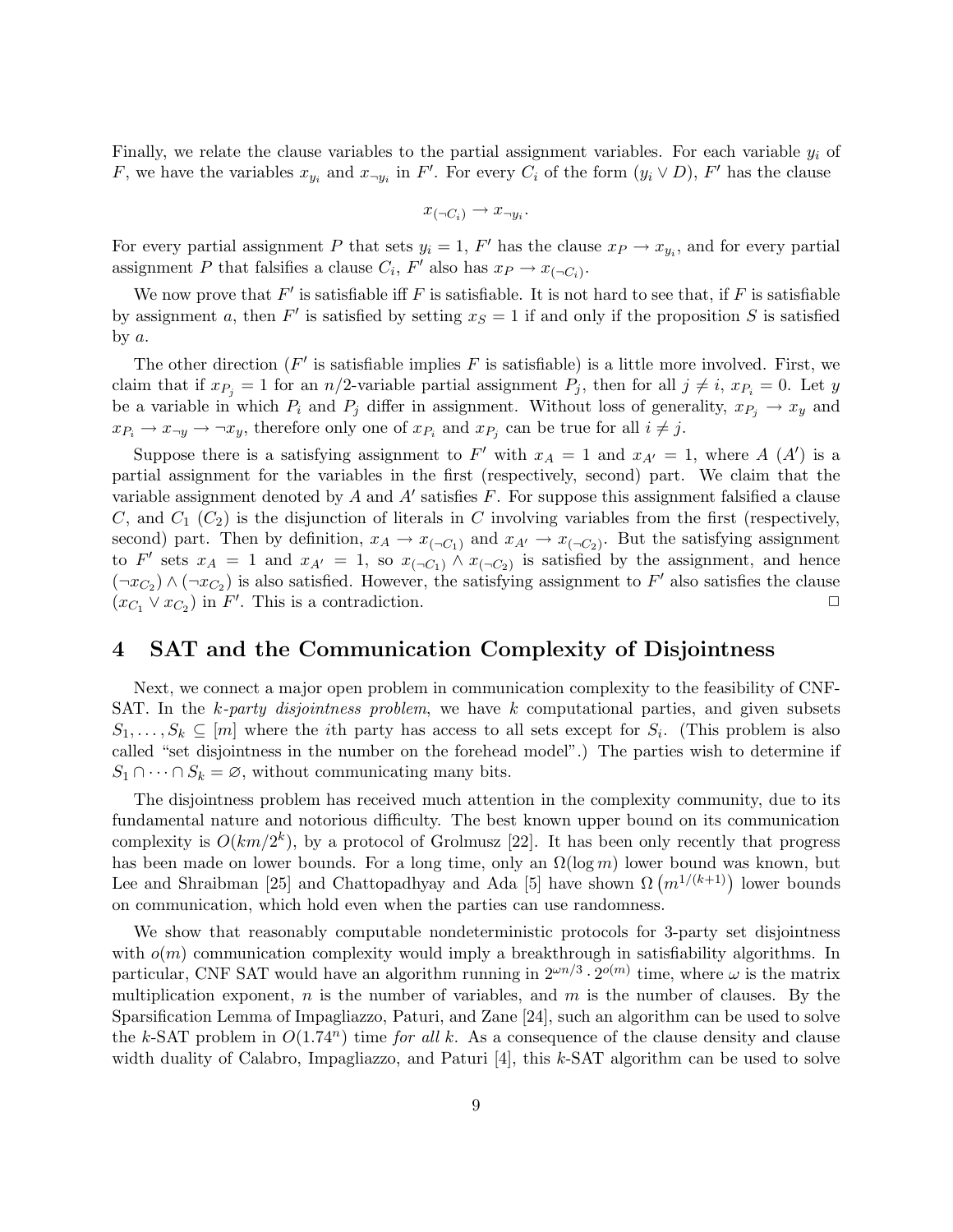CNF SAT for formulas with cn clauses and  $n$  variables in the same running time, for any fixed  $c > 0$ . For those researchers who believe that an algorithm with such a running time is not possible, they may interpret our theorem as compelling evidence that 3-party disjointness does require  $\Omega(m)$ bits of communication.

Let  $\omega < 2.376$  be the matrix multiplication exponent [8].

Theorem 4.1 If 3-party disjointness has a nondeterministic protocol with communication complexity  $o(m)$  such that all parties run in deterministic  $2^{o(m)}$  time, then for every  $k \geq 3$ , the k-SAT problem is in  $O(2^{\omega n/3 + o(n)}) \leq O(1.74^n)$  time, where n is the number of variables.

All known algorithms for k-SAT run in  $O(2^{c_k n})$  time for some sequence  $c_k \to 1$ . Assuming k-SAT cannot be solved in  $2^{o(n)}$  time, the sequence  $c_k$  is non-decreasing [23].

**Proof of Theorem 4.1.** Let F be an instance of k-SAT with n variables and m clauses. By the Sparsification Lemma of [24], for every  $\varepsilon > 0$  we can reduce any k-CNF F to a  $2^{\varepsilon n}$  collection of k-CNF formulas F, where each formula in F has  $c_{k,\varepsilon}$  clauses, for a constant  $c_{k,\varepsilon}$  depending on k and  $\varepsilon$ . Thus we may assume without loss of generality that  $m \leq cn$  for some constant. We also suppose that  $n$  is divisible by 3.

Conceptually split the set of variables of F into three equal parts  $V_1$ ,  $V_2$ ,  $V_3$ . Let  $a_i$  be an assignment on the variables from part  $V_i$ . Define  $S_{a_i} \subseteq [m]$ , where  $j \in S_{a_i}$  if and only if the jth clause is not satisfied after plugging  $a_i$  into the jth clause. (That is,  $j \in S_{a_i}$  iff  $a_i$  does not assign true to any variable in the jth clause.) For partial assignments  $a_1, a_2, a_3$  from parts  $V_1, V_2, V_3$  (respectively), it is easy to see that the assignment  $a_1, a_2, a_3$  satisfies F if and only if  $S_{a_1} \cap S_{a_2} \cap S_{a_3} = \varnothing.$ 

The SAT algorithm first cycles over every possible sequence Q of pairs  $(b_1, i_1), (b_2, i_2), \ldots, (b_k, i_k)$ , where  $b_j \in \{0,1\}^*, \sum_j |b_j| \leq o(m)$ , and  $i_j \in \{1,2,3\}$ . These sequences represent all possible  $o(m)$ -bit communications that could take place in a (nondeterministic) communication protocol for 3-party disjointness. Note the number of such sequences is  $2^{o(m)}$ .

Given F and communication sequence Q, we construct an  $O(2^{n/3})$  node graph G that contains a triangle if and only if there is a variable assignment  $a_1, a_2, a_3$  such that Q represents a communication sequence between the parties in which they accept, concluding that  $S_{a_1} \cap S_{a_2} \cap S_{a_3} = \emptyset$ .

Let  $\mathcal{V}_1$ ,  $\mathcal{V}_2$ ,  $\mathcal{V}_3$  be three disjoint sets of vertices on  $O(2^{n/3})$  nodes, where each node  $v_i$  of some  $\mathcal{V}_i$ is indexed by an  $n/3$ -bit string  $a(v_i)$ . For  $i = 1, 2, 3$ , relabel each node  $v_i$  in  $\mathcal{V}_i$  with the set  $S_{a(v)}$ .

Put an edge  $\{v_2, v_3\} \in V_2 \times V_3$  iff it is consistent for the first party to *accept* and speak according to communication sequence Q, while holding the sets  $S_{a(v_2)}$  and  $S_{a(v_3)}$ , and viewing the communications (stated in Q) from the other two parties. Similarly put an edge  $\{v_1, v_3\} \in \mathcal{V}_1 \times \mathcal{V}_3$  iff Q is consistent with the second party, and an edge  $\{v_1, v_2\} \in V_1 \times V_2$  iff Q is consistent with the third party. Note the construction of G can be done in polynomial time. Then, a triangle  $v_1, v_2, v_3$  in the graph corresponds to a situation where the parties determine that  $S_{a_1} \cap S_{a_2} \cap S_{a_3} = \emptyset$  and each party holds two of the three sets.

Finally, we can determine whether or not G is triangle-free in  $O(2^{\omega n/3})$  time, by taking the cube of the adjacency matrix of G, and determining if the trace of the resulting matrix is nonzero. (In general, one can test if an N-node graph is triangle-free or not, in  $O(N^{\omega})$  time.)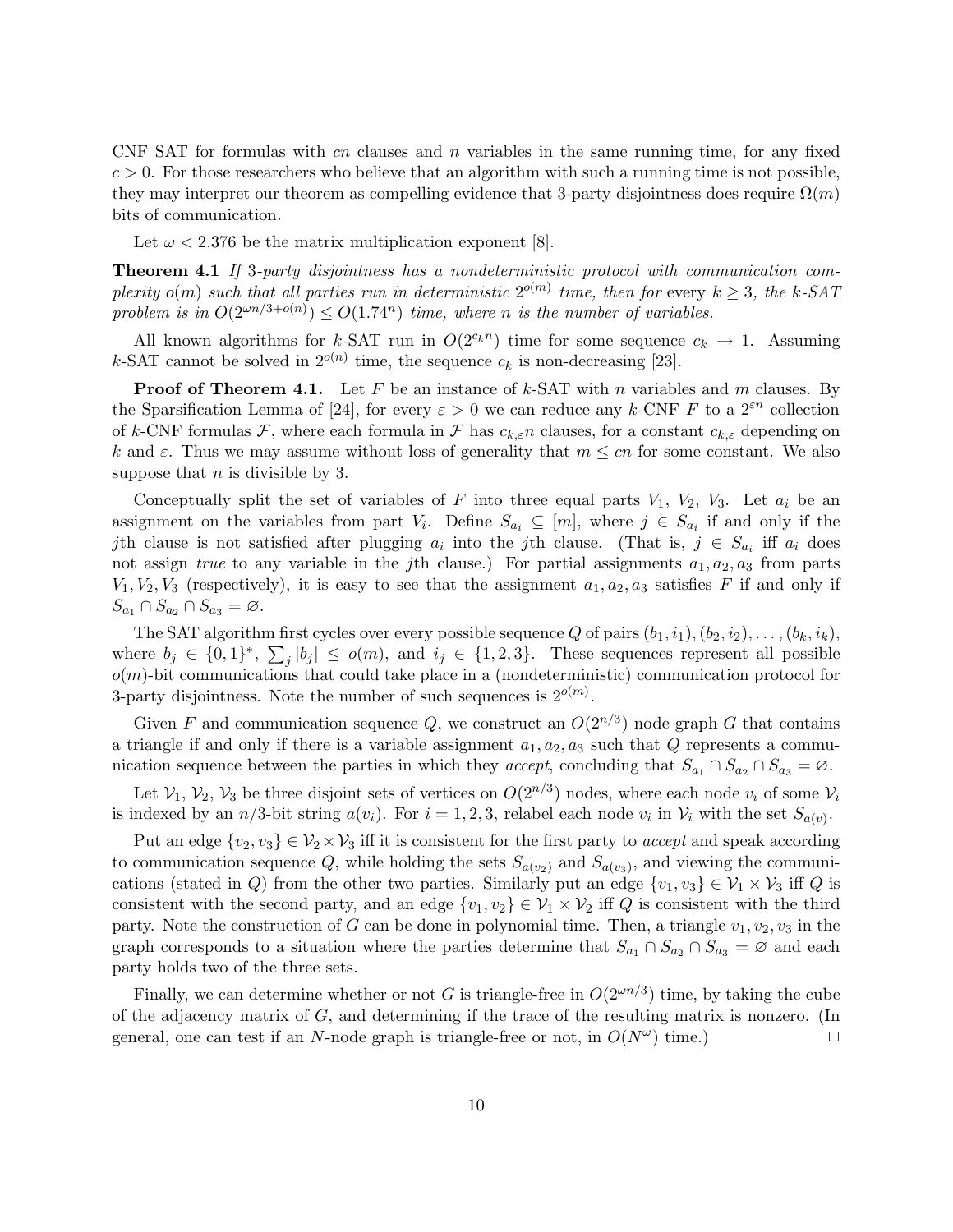The above proof also shows the following.

Corollary 4.1 If 3-party disjointness has a nondeterministic protocol with communication complexity  $o(m)$  such that all parties run in deterministic  $2^{o(m)}$  time, then CNF-SAT can be solved in  $O^*(2^{\omega n/3+o(m)})$  time, where n is the number of variables and m is the number of clauses in the instance.

Therefore, the hypothesis implies that CNF-SAT with cn clauses and n variables can always be solved in  $O(1.74^n)$  time for all constants c.

In their work on algebrization, Aaronson and Wigderson [1] gave a Merlin-Arthur protocol for two-party set disjointness that uses only  $\tilde{O}(\sqrt{m})$  bits of communication, which can be generalized to three parties. Is it possible to adapt their protocol to get a better satisfiability algorithm? This does not seem possible, and the main problem is the use of randomness. In order for their protocol to work in our setting, the number of random bits must be  $\Omega(n)$ , as we need to rule out false positives over all possible variable assignments.

## 5 SAT and d-SUM

The  $d$ -SUM problem asks whether a set of N numbers contains a  $d$  tuple that sums to zero. It is conjectured that this problem requires  $\Omega(n^{\lceil d/2 \rceil}/\text{polylog} n)$  time, and this conjecture is instrumental in understanding the complexity of many problems in computational geometry (via reductions).

The d-SUM problem hardly needs an introduction. The seminal work of Gajentaan and Overmars [19] introduced 3SUM for the purpose of arguing that problems in planar geometry "should" take  $\Omega(n^2)$  time. Showing 3SUM-hardness for a problem is considered routine today.

In d dimensions, the best algorithms for many natural problems run in only  $n^{O(d)}$  time, a phenomenon labelled the "curse of dimensionality" because the problems quickly become intractable for high dimensions. The presumed hardness of the d-SUM problem is used to argue that these running times are likely optimal. Here, we show a relationship between the difficulty of d-SUM and the difficulty of  $k$ -SAT:

**Theorem 5.1** Let  $d < N^{0.99}$  and  $\delta < 1$ . If d-SUM over N numbers of  $O(d \lg N)$  bits can be solved in  $O(N^{\delta d})$  time, then for every  $k > 3$ , the k-SAT problem over n variables can be solved in  $2^{\delta^{1/O(k)}\cdot O(kn)}$  time.

In particular, our result implies:

**Corollary 5.1** Let  $d < N^{0.99}$ . If d-SUM over N numbers of  $O(d \lg N)$  bits can be solved in  $N^{o(d)}$ time, then 3-SAT on n variables can be solved in  $2^{o(n)}$  time.

The unparameterized version of d-SUM is, of course, the Subset-Sum problem, which is wellknown to be NP-complete. For the parameterized version, the standard hardness reduction (see, for example, the book of Downey and Fellows  $[16]$  embeds an instance of the k-clique problem into an instance of  $O(k^2)$ -SUM. While this is enough to rule out a fixed parameter solution with running time  $f(k) \cdot poly(n)$ , the "lower bound" is suboptimal: as k-clique can be solved in  $O(n^k)$ time, this reduction at most implies an  $n^{\Omega(\sqrt{d})}$  hardness for d-SUM.

**Proof of Theorem 5.1.** Let F be an instance of k-SAT with n variables and m clauses. By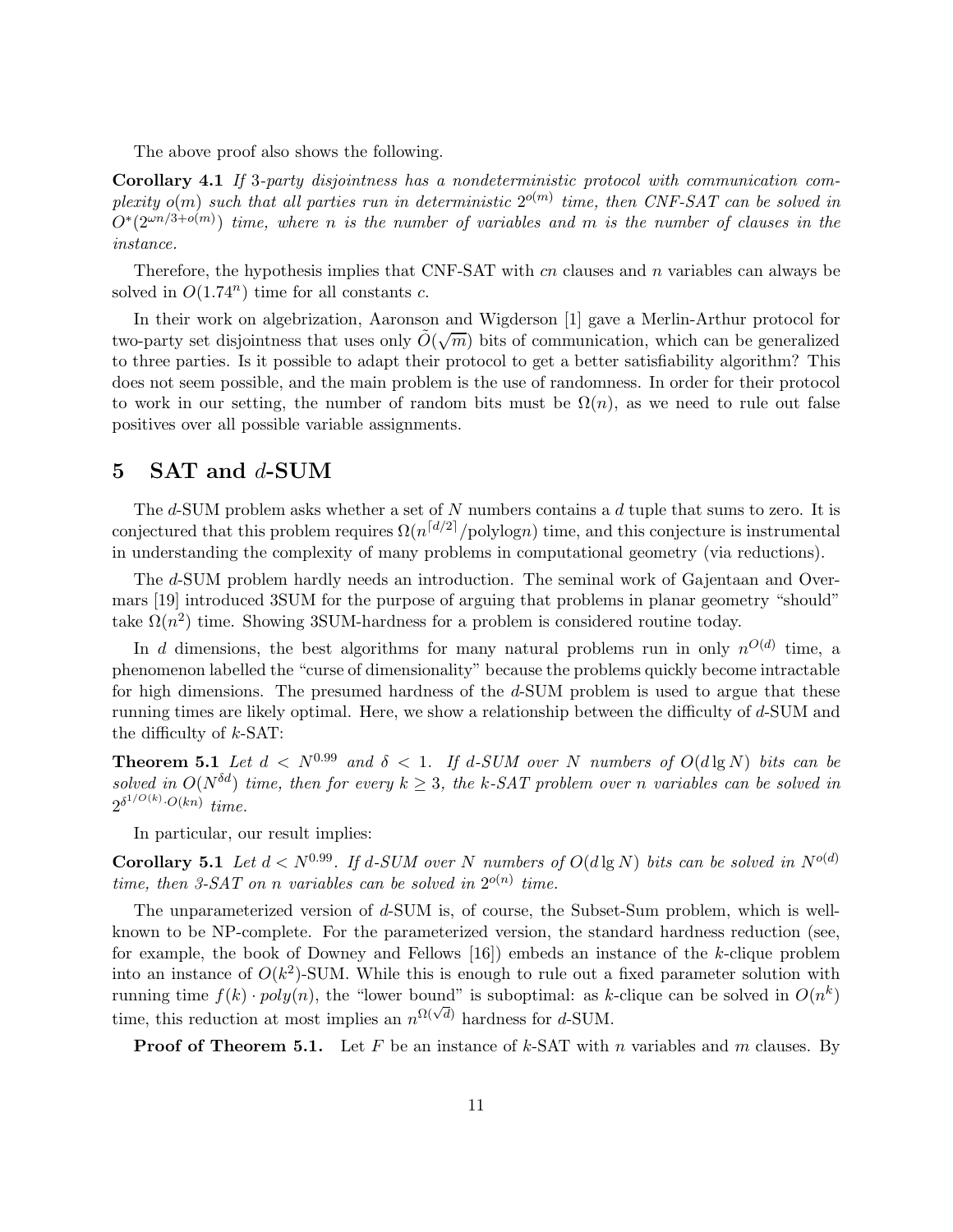the improved Sparsification Lemma of Calabro, Impagliazzo, and Paturi [4], for any  $\varepsilon > 0$ , we can reduce F to a collection of  $2^{\varepsilon n}$  k-CNF formulas F, all of which have n variables and  $n \cdot (k/\varepsilon)^{O(k)}$ clauses. With hindsight, choose  $\varepsilon = k \cdot \delta^{1/(\gamma k)}$  for an appropriate constant  $\gamma$ . Then, the number of clauses of each formula will be  $m' = n/\sqrt{\delta}$ .

Now convert each formula to a 3-SAT formula with  $O(m^{\prime}k)$  variables and clauses. Secondly, convert each 3-SAT formula to a 1-in-3 SAT formula, by the classic reduction of Schaefer (see [20]). For every clause  $(x \vee y \vee z)$ , this reduction introduces 6 new variables a, b, c, d, e, f and clauses  $R(x, a, d) \wedge R(y, b, d) \wedge R(a, b, e) \wedge R(c, d, f) \wedge R(z, c, False)$ , where R denotes the 1-in-3 relation. The final formula also has  $O(m'k)$  variables and clauses.

Now we reduce 1-in-3 SAT to the d-SUM problem. Conceptually split the variables of each 1-in-3 SAT formula into d blocks of equal size. In each block, try all  $2^{O(m'k/d)}$  assignments to the variables. For each assignment, we generate another number in the list. Our numbers are generated as strings of digits in base  $d+1$ . The first d digits represent the block of variables to which the number belongs: a number from block k will have a zero in all positions except the k-th, where it has a one. The next digits, one per clause, mark the number of variables in this assignment that are satisfying each particular clause.

Let  $X$  be the number with all digits equal to one. We can ask for a sum of  $d$  values equal to the number  $X$ . (This is a mild generalization of  $d$ -SUM, which can be reduced to the original problem by adding  $-X/d$  to all numbers.) To obtain X as a sum of d values, it must be that one value comes from each block. Furthermore, it must be that each clause is satisfied exactly once. Thus, a d-sum exists if and only if the 1-in-3 SAT formula is satisfiable.

The size of our d-SUM problem is  $N = d \cdot 2^{O(m'k/d)}$ . If the problem can be solved in  $O(N^{\delta d})$ time, a 1-in-3 SAT problem can be solved in  $2^{O(\delta m'k)}$  time. This is time  $2^{O(\delta nk/\sqrt{\delta})}$  =  $2^{O(kn\sqrt{\delta})}$ . We must multiply this by the number of sparse  $k$ -CNF formulas that we have to solve, which is  $2^{\varepsilon n} = 2^{kn \cdot \delta^{1/O(k)}}$ . Thus, the overall time to solve an arbitrary k-CNF is  $2^{O(kn) \cdot \delta^{1/O(k)}}$  $\Box$ 

### 6 Conclusion

We have demonstrated new connections between algorithms for satisfiability and other diverse problems from different research threads. The fact that there are some relationships is probably not too surprising, given the widespread phenomenon of NP-completeness in general. The surprising property of our reductions are their striking tightness: seemingly minor improvements on any of several well-studied problems would imply faster satisfiability algorithms.

To complement these results, it would be interesting if one could find good evidence for the impossibility of an improved CNF-SAT algorithm, beyond our mere intuition.

## Acknowledgements

We thank Edward Hirsch for pointing us to the reference [14], and the SODA program committee for their helpful comments. R.W. thanks the organizers of Dagstuhl Seminar 05301 on Exact Algorithms and Fixed-Parameter Tractability for their invitation which initiated this work, and his thesis committee for their feedback on some early results.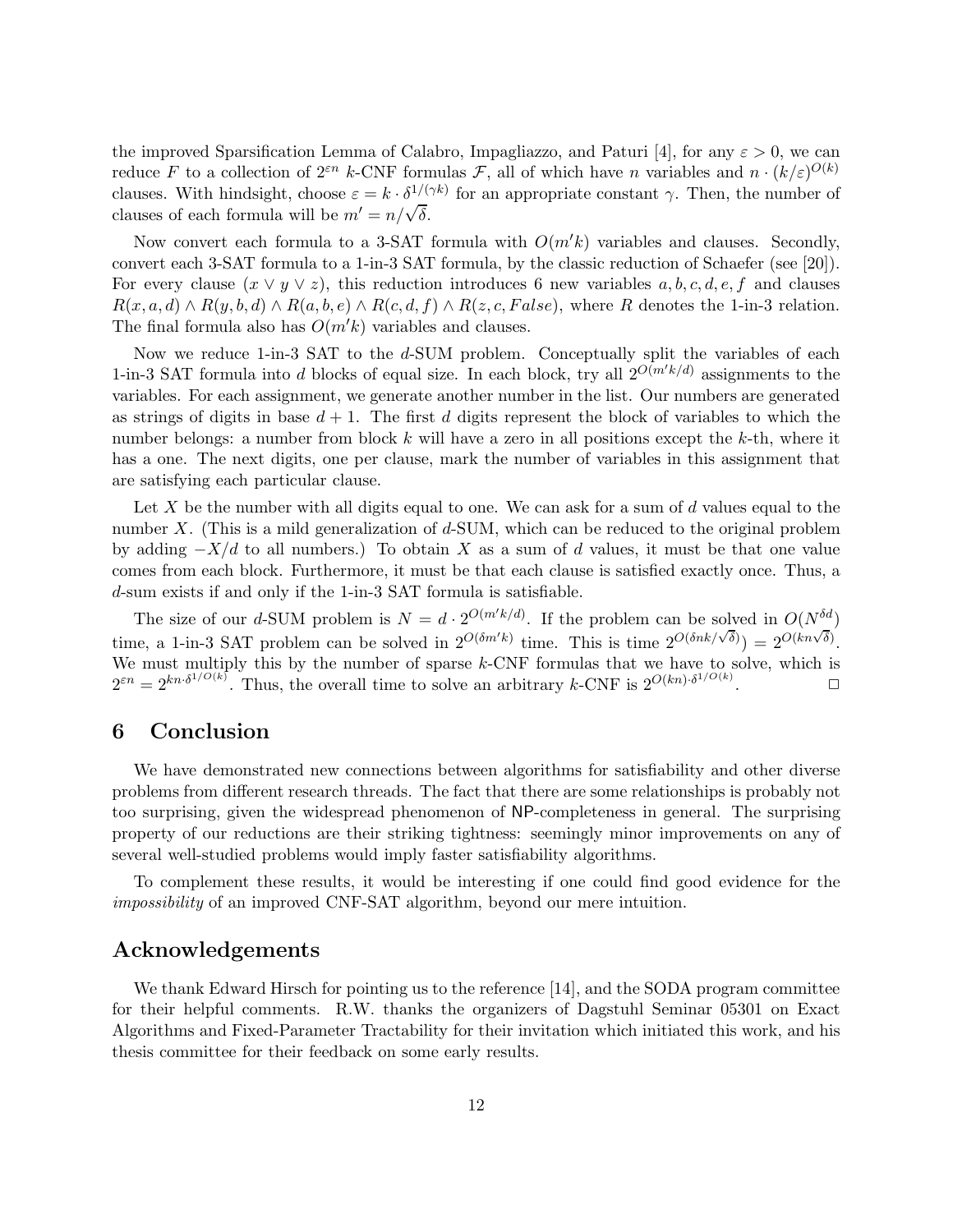## References

- [1] Scott Aaronson and Avi Wigderson. Algebrization: A New Barrier in Complexity Theory. Proc. of ACM STOC, 731–740, 2008.
- [2] Vikraman Arvind and Rainer Schuler. The quantum query complexity of 0-1 knapsack and associated claw problems. In Proc. of International Symposium on Algorithms and Computation (ISAAC), Springer-Verlag LNCS:168–177, 2003.
- [3] Bengt Aspvall, Michael F. Plass, and Robert E. Tarjan. A linear-time algorithm for testing the truth of certain quantified boolean formulas. Inf. Proc. Letters 8(3):121–123, 1979.
- [4] Chris Calabro, Russell Impagliazzo, and Ramamohan Paturi. A Duality between Clause Width and Clause Density for SAT. In Proc. IEEE Conference on Computational Complexity, 252– 260, 2006.
- [5] Arkadev Chattopadhyay and Anil Ada. Multiparty Communication Complexity of Disjointness. ECCC Report TR08-002, 2008.
- [6] Jianer Chen, Xiuzhen Huang, Iyad A. Kanj, and Ge Xia. Strong computational lower bounds via parameterized complexity. J. Computer and System Sciences 72:1346–1367, 2006.
- [7] Thomas H. Cormen, Charles E. Leiserson, Ronald L. Rivest, and Cliff Stein. Introduction to Algorithms, 2nd Edition, MIT Press, 2001.
- [8] Don Coppersmith and Shmuel Winograd. Matrix multiplication via arithmetic progressions. J. Symbolic Computation 9:251–280, 1990.
- [9] Don Coppersmith. Rectangular Matrix Multiplication Revisited. J. Complexity 13:42–49.
- [10] Evgeny Dantsin, Edward A. Hirsch, and Alexander Wolpert. Algorithms for SAT based on search in Hamming balls. In Proc. Symposium on Theor. Aspects of Comput. Sci. (STACS), Springer-Verlag LNCS 2996, 141–151, 2004.
- [11] Evgeny Dantsin and Alexander Wolpert. Derandomization of Schuler's Algorithm for SAT. In Proc. Int. Conf. on Theory and Applications of Satisfiability Testing (SAT), Springer-Verlag LNCS 3542, 80–88, 2005.
- [12] Evgeny Dantsin and Alexander Wolpert. An improved upper bound for SAT. In Proc. Int. Conf. on Theory and Applications on Satisfiability Testing (SAT), Springer-Verlag LNCS 3569, 400–407, 2005.
- [13] Evgeny Dantsin, Edward A. Hirsch, and Alexander Wolpert. Clause Shortening Combined with Pruning Yields a New Upper Bound for Deterministic SAT Algorithms. Electronic Colloquium on Computational Complexity, Report 102, 2005.
- [14] Evgeny Dantsin and Edward A. Hirsch. Worst-Case Upper Bounds. In *Handbook of Satisfia*bility, Armin Biere, Marijn Heule, Hans van Maaren and Toby Walsch (eds.), 341–362, 2008.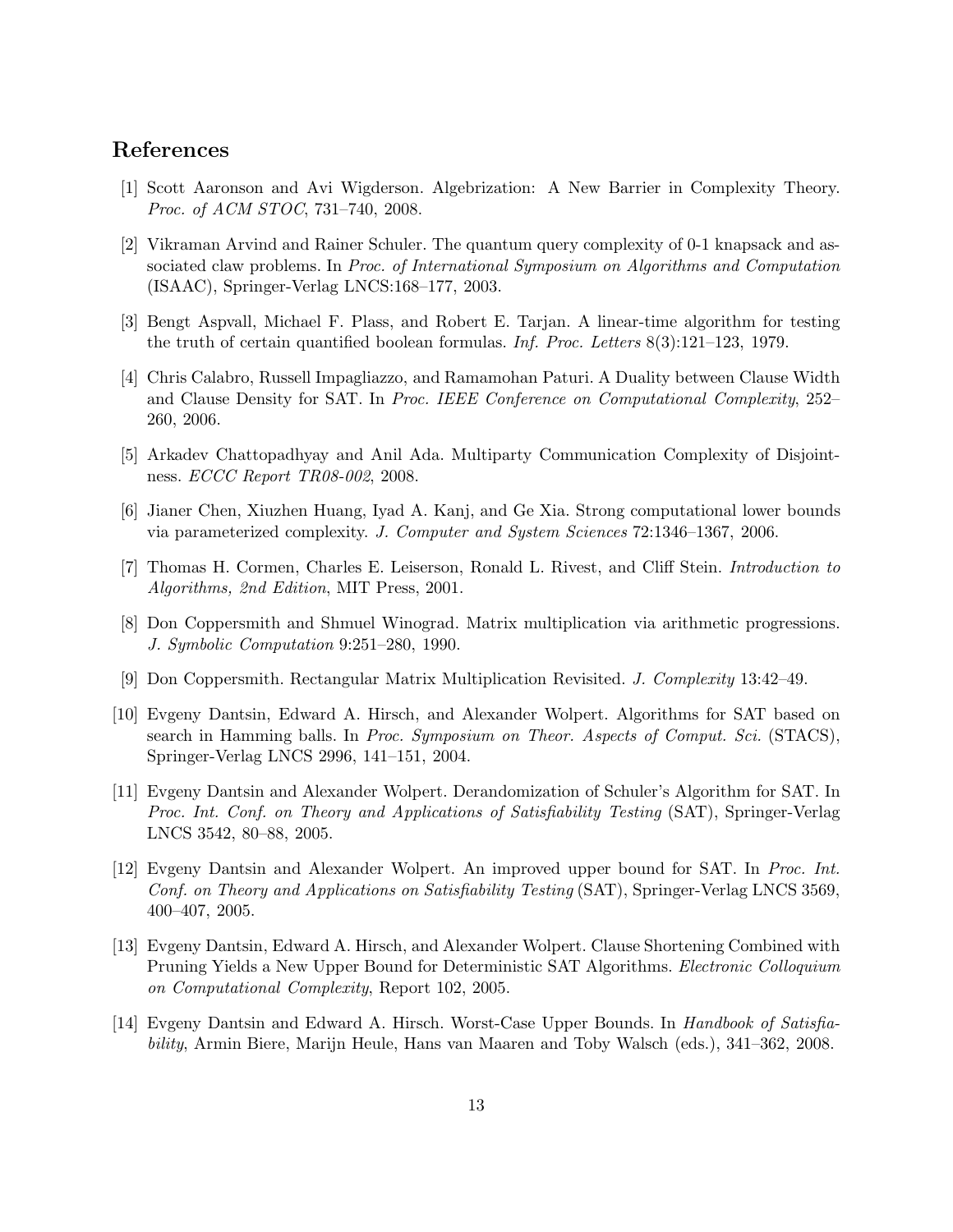- [15] William F. Dowling and Jean H. Gallier. Linear-time algorithms for testing the satisfiability of propositional Horn formulae. J. Logic Programming 1(3):267–284, 1984.
- [16] Rodney G. Downey and Michael R. Fellows. Parameterized Complexity. Springer-Verlag, 1999.
- [17] Friedrich Eisenbrand and Fabrizio Grandoni. On the Complexity of Fixed Parameter Clique and Dominating Set. Theor. Comput. Sci. 326(1-3):57–67, 2004.
- [18] Uriel Feige and Joe Kilian. On Limited versus Polynomial Nondeterminism. Chicago J. Theor. Comput. Sci., 1997.
- [19] Anka Gajentaan and Mark H. Overmars. On a class of  $O(n^2)$  problems in computational geometry. Computational Geometry: Theory and Applications 5(3): 165–185, 1995.
- [20] Michael R. Garey and David S. Johnson. Computers and Intractability: A Guide to the Theory of NP-Completeness. W. H. Freeman, 1979.
- [21] Martin Grohe. The Complexity of Homomorphism and Constraint Satisfaction Problems Seen from the Other Side. In Proc. IEEE Symposium on Foundations of Computer Science (FOCS), 552–561, 2003.
- [22] Vince Grolmusz. The BNS lower bound for multi-party protocols is nearly optimal. Information and computation 112(1):51–54, 1994.
- [23] Russell Impagliazzo and Ramamohan Paturi. On the Complexity of k-SAT. J. Comput. Syst. Sci.  $62(2):367-375$ ,  $2001$ .
- [24] Russell Impagliazzo, Ramamohan Paturi, and Francis Zane. Which Problems Have Strongly Exponential Complexity? J. Comput. Syst. Sci. 63(4): 512–530, 2001.
- [25] Troy Lee and Adi Shraibman. Disjointness is hard in the multi-party number-on-the-forehead model. In Proc. IEEE Conference on Computational Complexity, 309–336, 2009.
- [26] Rémi Monasson, Riccardo Zecchina, Scott Kirkpatrick, Bart Selman, and Lidror Troyansky. 2+p-SAT: Relation of Typical-Case Complexity to the Nature of the Phase Transition. Random Structures and Algorithms 15:414–440, 1999.
- [27] Jaroslav Nesetril and Svatopluk Poljak. On the complexity of the subgraph problem. Commentationes Mathematicae Universitatis Carolinae, 26(2): 415–419, 1985.
- [28] Pavel Pudlak. Satisfiability algorithms and logic. In Proc. Int. Symp. on Mathematical Foundations of Computer Science (MFCS'98), Springer-Verlag LNCS 1450, 129–141, 1998.
- [29] International Conference on Theory and Applications of Satisfiability Testing. See http://www.satisfiability.org/
- [30] Rainer Schuler. An algorithm for the satisfiability problem of formulas in conjunctive normal form. J. Algorithms 54(1):40–44, 2005.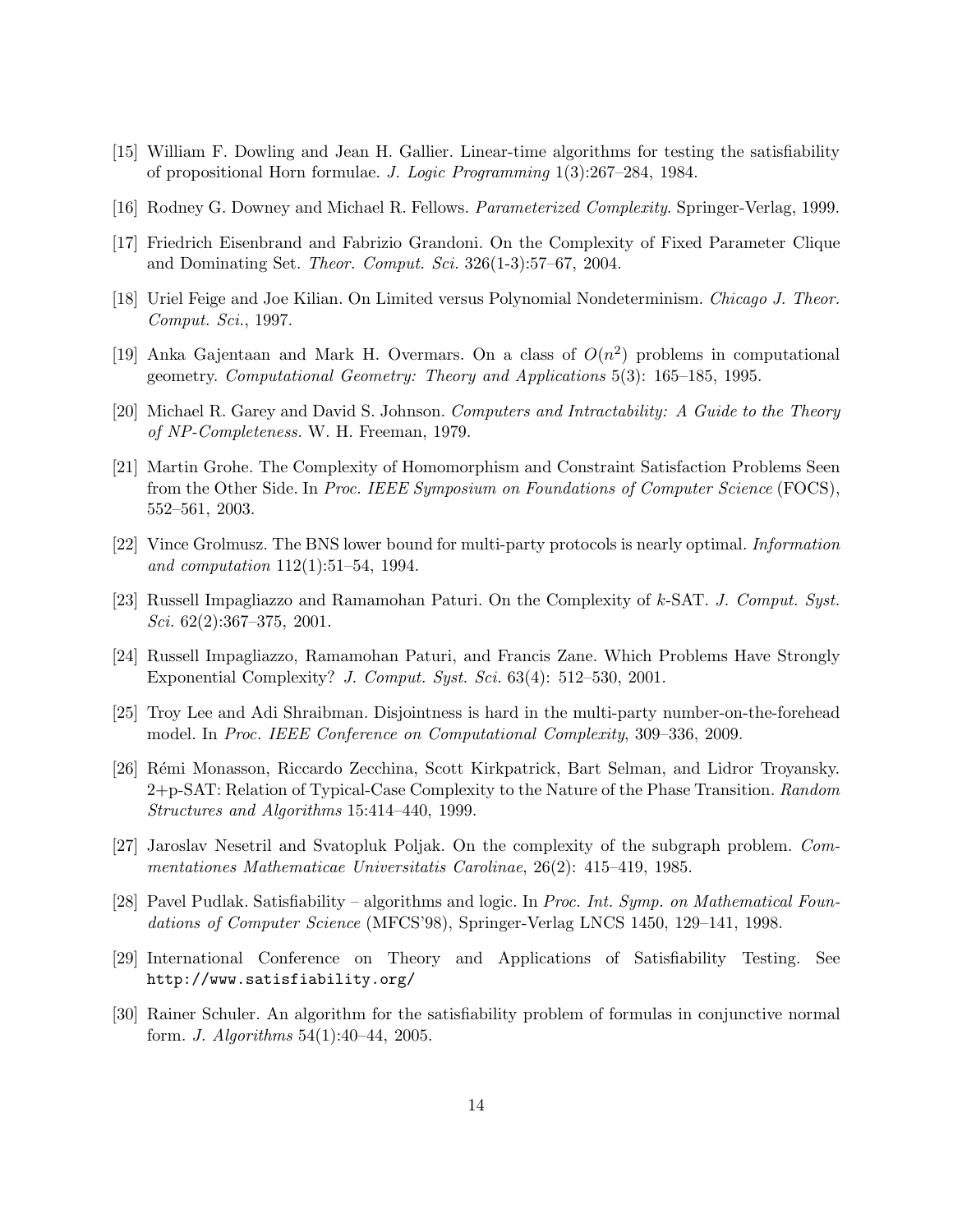- [31] Gerhard J. Woeginger. Exact algorithms for NP-hard problems: A survey. In Combinatorial Optimization - Eureka! You shrink!, Springer-Verlag LNCS 2570, 185–207, 2003.
- [32] Gerhard J. Woeginger. Space and time complexity of exact algorithms: some open problems. In Proc. Int. Workshop on Parameterized and Exact Computation (IWPEC), Springer-Verlag LNCS 3162, 281–290, 2004.
- [33] Ryan Williams, Carla Gomes, and Bart Selman. Backdoors to typical case complexity. In Proc. International Joint Conference on Artificial Intelligence (IJCAI), 2003.
- [34] R. Ryan Williams. Algorithms and resource requirements for fundamental problems. PhD Thesis, Carnegie Mellon University, Pittsburgh, PA, 2007.

## A HORNSAT versus CNF-SAT

Similar to 2-SAT, the HornSat problem is another restriction of CNF-SAT that is known to be solvable in linear time [15]. An instance of HORNSAT is a CNF formula with at most one nonnegative literal per clause. HORNSAT is considered to be a more powerful restriction than 2-SAT. since HornSat is P-complete and 2-SAT is NL-complete. Somewhat analogous to the previous section, we show that better algorithms for an extension of HORNSAT imply better algorithms for CNF-SAT. Owing to the power of HornSat, the result we prove here will be more general than our result for 2-SAT.

Let  $k \geq 2$ . We define HORNSAT+kCLAUSES to be a Horn CNF formula conjoined with k additional clauses of arbitrary size having only positive literals. Clearly, an instance of this problem can be solved in  $O(n^k \cdot (m+n))$  time, where *n* is the number of variables and *m* is the number of clauses.

**Theorem A.1** If there is a k and  $\varepsilon > 0$  such that HORNSAT+kCLAUSES is in  $O((n+m)^{k-\varepsilon})$ time, then CNF-SAT has an improved algorithm.

We are less certain of a better algorithm for this problem, since the "gap" between the runtime of the best algorithm we know and the time bound we would like is larger. The proof is similar to the one for  $2SAT+2CLAUSES$ , but with a few modifications.

**Proof.** (Sketch) Let F be a CNF of n variables and m clauses. Split the set of n variables into k equal-sized parts, and form all possible  $2^{n/k}$  assignments for the variables in each part. For each of the  $k2^{n/k}$  partial assignments A to some  $n/k$  variables, we make an "assignment variable"  $x_A$  in the new formula. For each part  $i = 1, \ldots, k$ , we make an "assignment clause" in the new formula, which is just the disjunction of all  $2^{n/k}$  assignment variables from part i. These are the k clauses of arbitrary length.

Now we describe the rest of the formula, which is Horn. For each literal  $\ell$  in F, we make a "literal variable"  $x_{\ell}$  in the new formula, and add clauses

 $(\neg x_A \lor x_\ell)$ 

for each literal  $\ell$  that is directly implied by a partial assignment A. Note an assignment variable  $x_A$  implies exactly  $n/k$  literal variables. We also add n clauses of the form

$$
(\neg x_\ell \lor \neg x_{\neg \ell})
$$